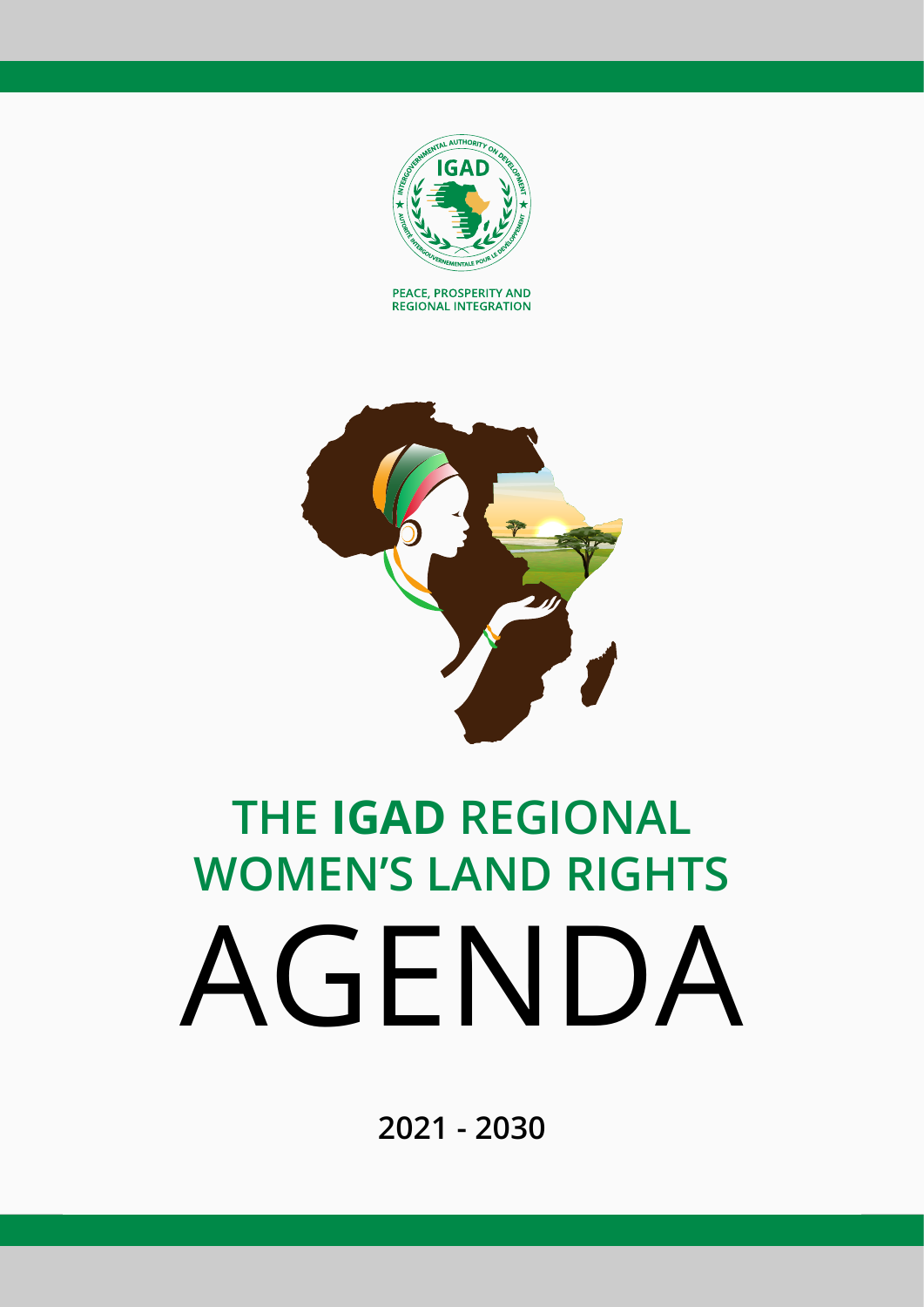

#### **Acknowledgement**

The formulation of this Agenda has been made possible with support from Swedish Embassy in Ethiopia and The Swiss Agency for Development and Cooperation (SDC)



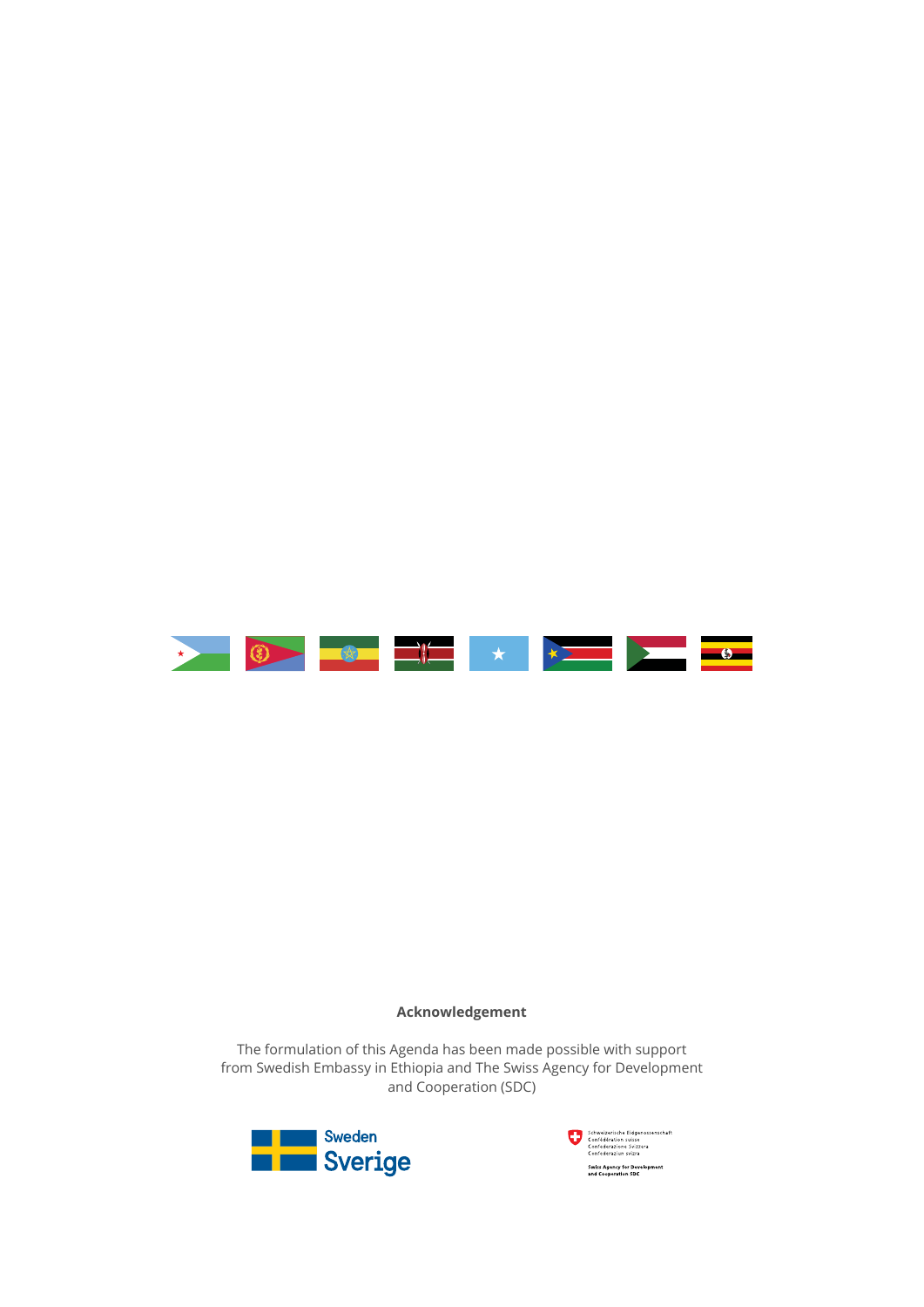## THE IGAD REGIONAL WOMEN'S LAND RIGHTS AGENDA

2021 - 2030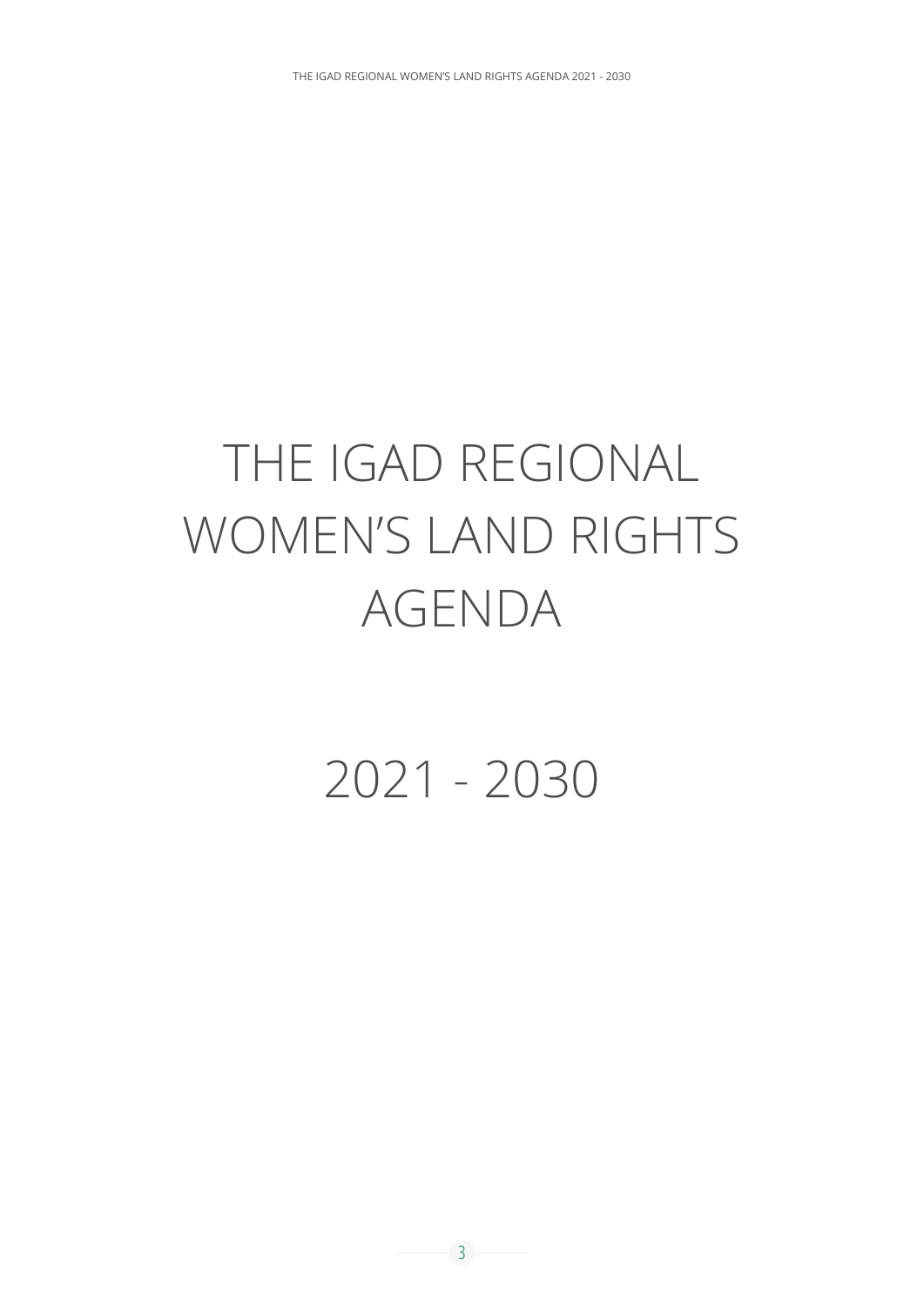#### **Table of Contents**

| 1.0   |                                                                                                     |  |
|-------|-----------------------------------------------------------------------------------------------------|--|
| 1.2   |                                                                                                     |  |
| 1.3   |                                                                                                     |  |
| 1.4   | Processes leading to the formulation of the IGAD Regional Women's Land Rights Agenda 11             |  |
| 1.4.1 |                                                                                                     |  |
| 1.4.2 |                                                                                                     |  |
| 1.4.3 |                                                                                                     |  |
| 1.4.4 |                                                                                                     |  |
|       |                                                                                                     |  |
|       |                                                                                                     |  |
| 2.1   |                                                                                                     |  |
| 2.2   |                                                                                                     |  |
| 2.2.1 | Improving the Policy and Legal Environment for Gender Equality on Land in the IGAD Member States 15 |  |
| 2.2.2 | Addressing Culture, Religion and Customary Practices that hinder Women's realization of their full  |  |
|       |                                                                                                     |  |
| 2.2.3 | Reshaping Urbanization towards Inclusive, Resilient and Sustainable Cities in the IGAD Region  18   |  |
| 2.2.4 |                                                                                                     |  |
| 2.2.5 | Enhancing Capacity and Coordination of Land institutions and actors on Gender Mainstreaming  20     |  |
| 2.2.6 | Enhancing Public Awareness/Information and communication on Women's Land Rights  21                 |  |
| 2.2.7 |                                                                                                     |  |
| 2.2.8 |                                                                                                     |  |
| 2.2.9 | Strengthening Women's Rights in Communal and Community Land (i.e. Commons - Pastures, Forest,       |  |
|       |                                                                                                     |  |

#### **PART III - MEANS OF IMPLEMENTATION OF THE IGAD REGIONAL WOMEN'S LAND RIGHTS AGENDA .............. 27**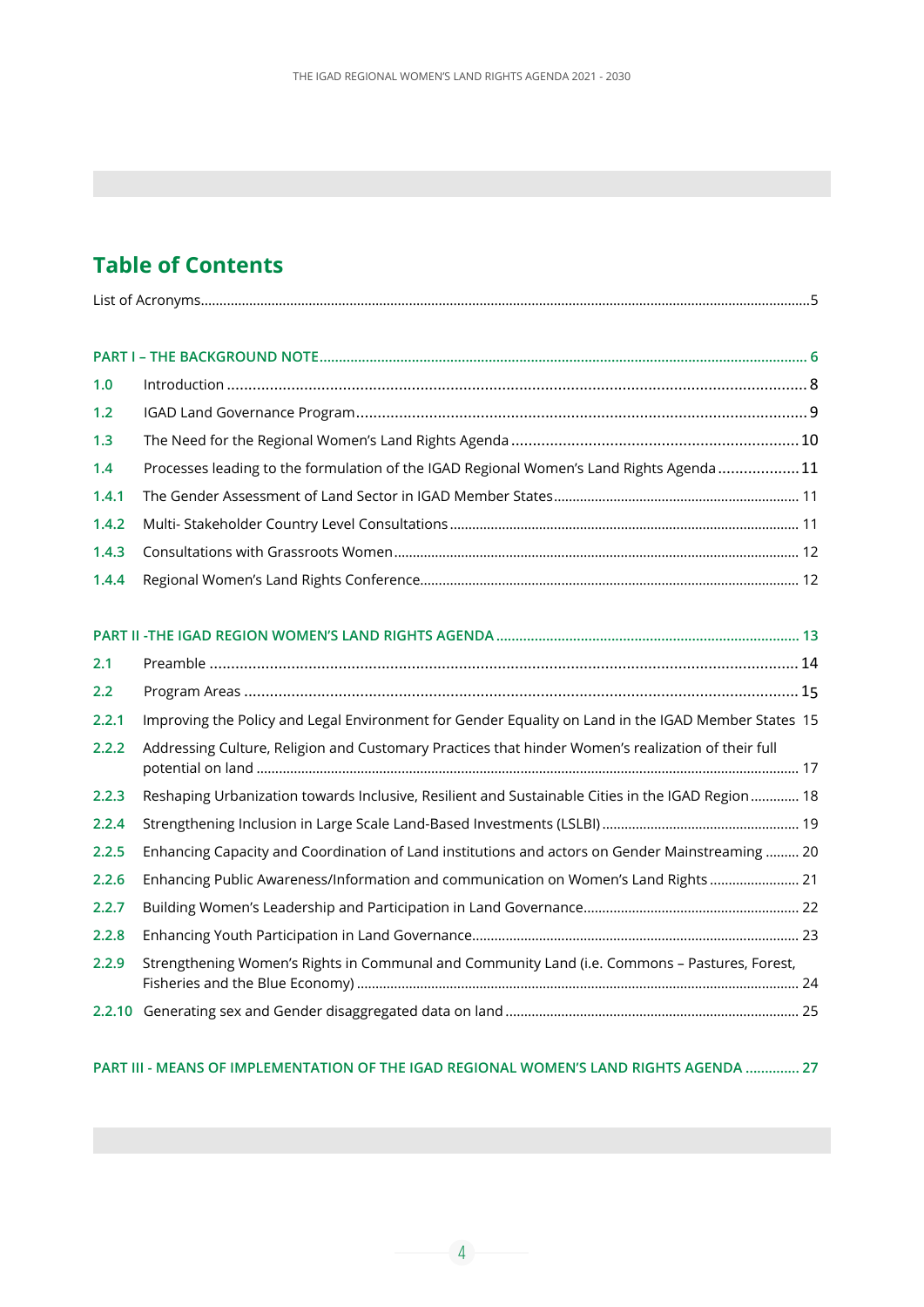#### **List of Acronyms**

| <b>AU</b>         | African Union                                                                                |
|-------------------|----------------------------------------------------------------------------------------------|
| <b>ADR</b>        | Alternative Dispute Resolution Mechanisms                                                    |
| <b>CEDAW</b>      | Convention on the Elimination of All Forms of Discrimination Against Women                   |
| <b>ESIA</b>       | Environmental and Social Impact Assessment                                                   |
| <b>GBV</b>        | Gender-Based Violence                                                                        |
| <b>HLP</b>        | Housing, Land and Property                                                                   |
| <b>IGAD</b>       | Inter Governmental Authority on Development                                                  |
| <b>LSLBI</b>      | Large Scale Land-Based Investments (LSLBI)                                                   |
| <b>ILC-Africa</b> | International Land Coalition-Africa                                                          |
| <b>MS</b>         | <b>Member State</b>                                                                          |
| <b>PWD</b>        | Person with Disability                                                                       |
| <b>SDGs</b>       | Sustainable Development Goals                                                                |
| <b>TDRM</b>       | <b>Traditional Dispute Resolution Mechanisms</b>                                             |
| UN                | <b>United Nations</b>                                                                        |
| <b>VGGTS</b>      | Voluntary Guidelines on the Responsible Governance of Tenure of Lands, Fisheries and Forests |
| <b>WLR</b>        | Women's Land Rights                                                                          |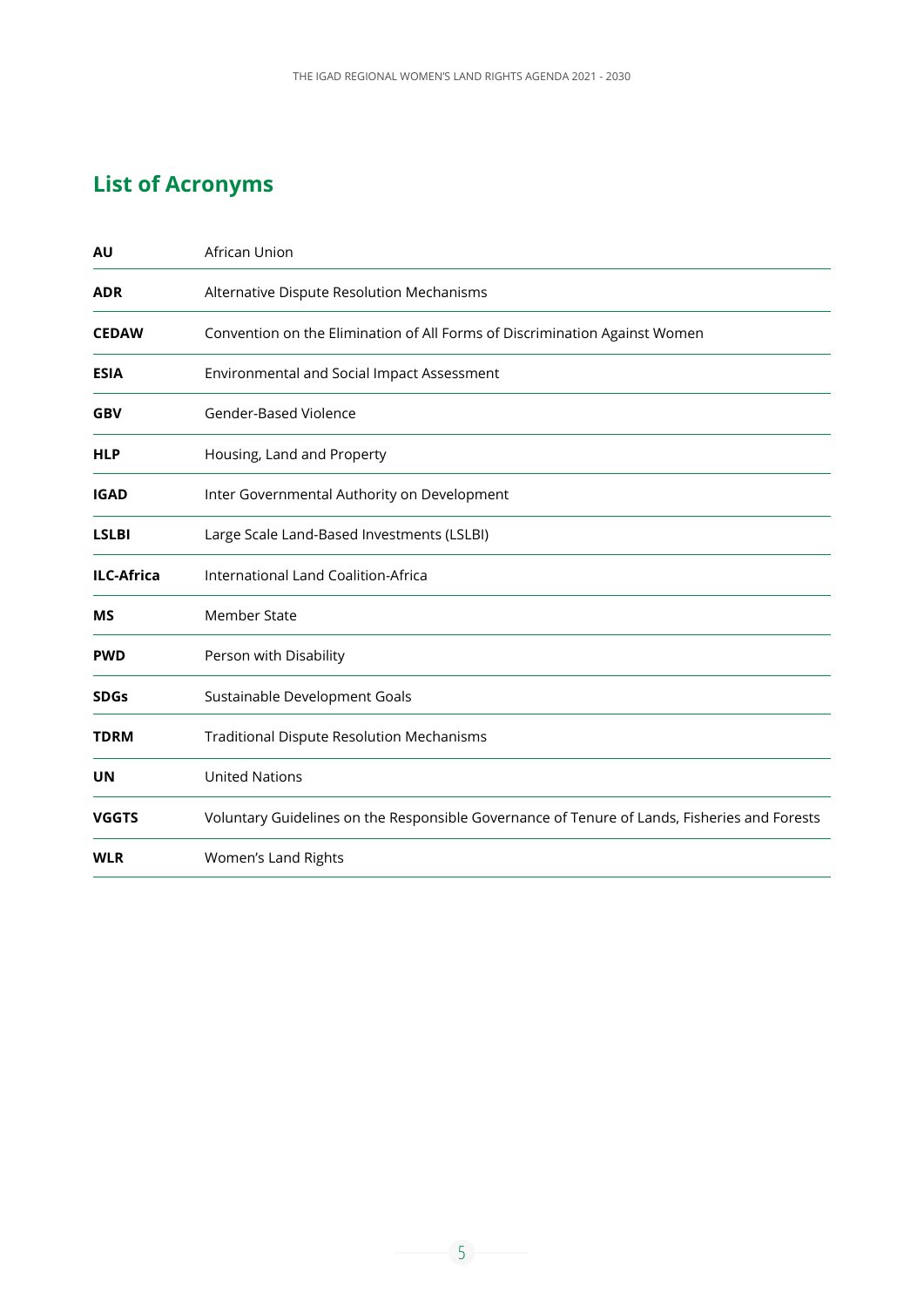## PART I **THE BACKGROUND NOTE**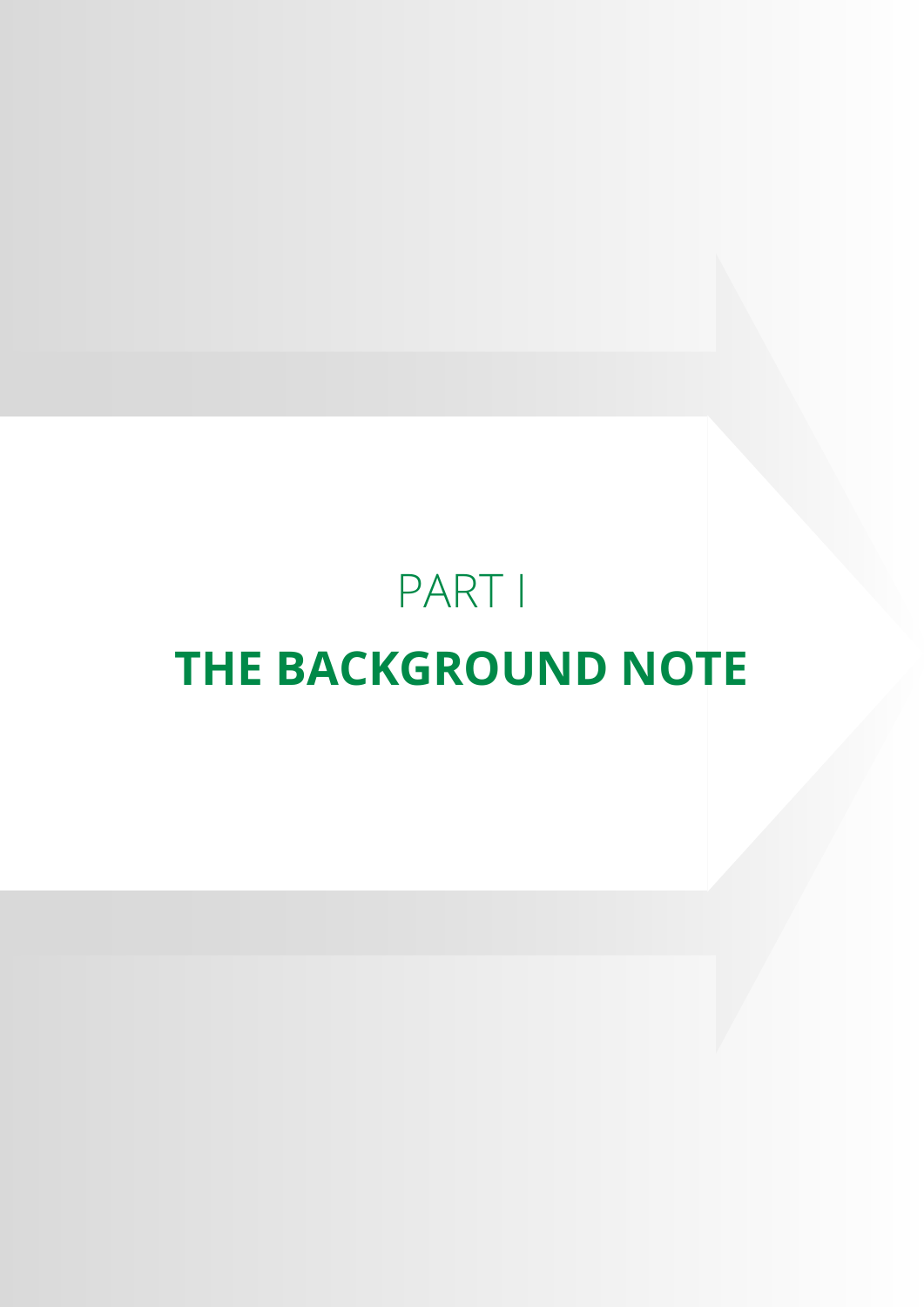#### 1.0 **Introduction**

Achieving gender equality in Land is a commitment both at global, regional and national levels.

The AU Agenda 2063 makes commitments to African women being, fully empowered in all spheres, with equal social, political and economic rights, including the rights to own and inherit property, sign contracts, register and manage businesses and; rural women to have access to productive assets: land, credit, inputs and financial services. The Agenda also promises to eliminate all forms of systemic inequalities, exploitation, marginalization and discrimination of young people and to mainstream youth issues in all development agendas.<sup>1</sup>

Agenda 2063 is linked SDG 5 is explicit on achieving gender equality and empowering all women and girls in Africa.2 The SDG indicator monitors proportion of countries where the legal framework (including customary law) guarantees women's equal rights to land ownership and/or control3 The indicator monitors legal reforms that give women equal rights to economic resources, as well as access to ownership and control over land. It proposes that progress towards the SDG target will be determined by the extent to which countries have incorporated into their legal framework the following 6 proxies based on internationally recognized standards, particularly from Voluntary Guidelines on Responsible Governance of Tenure (VGGT) and the International Convention on the Elimination of Discrimination against Women (CEDAW):

- Mandatory joint registration, or economic incentives for joint registration.
- **•** Spouse or partner consent for land transactions.
- Equal rights for sons and daughters to inherit and for surviving spouse to receive an inheritance share.
- Budgetary commitments to strengthen equal rights for women regarding ownership and/or control of land.
- If customary land tenure is recognized in the legal and policy framework, women's land rights are protected.
- Quotas for women's participation in land administration and management institutions.

Various instruments guarantee women's equal rights related to access, use and control over land.

**UN Committee on the Elimination of Discrimination against Women** underscored that "the right to own, manage, enjoy and dispose of property is central to a woman's right to enjoy financial independence, and in many countries will be critical to her ability to earn a livelihood and to provide adequate housing and nutrition for herself and for her family".

**The UN Declaration on the Rights of Peasants and Other People Working in Rural Areas** (adopted by the UN General Assembly in 2018) have the right to land, individually and/or collectively, including the right to have access to, sustainably use and manage land and the water bodies, coastal seas, fisheries, pastures and forests therein, to achieve an adequate standard of living, to have a place to live in security, peace and dignity and to develop their cultures. It further recognizes that peasant women and other women working in rural areas enjoy without discrimination" the right to "equal access to, use of and management of land and natural resources, and to equal or priority treatment in land and agrarian reform and in land resettlement schemes.

<sup>1</sup> AU Agenda 2063. The Africa We Want. [https://au.int/sites/default/files/documents/36204-doc-agenda2063\\_popular\\_version\\_en.pdf](https://au.int/sites/default/files/documents/36204-doc-agenda2063_popular_version_en.pdf)

<sup>2</sup> Linking Agenda 2063 and the SDGs

<sup>3</sup> SDG Indicator (5.a.2) https://landportal.org/node/52269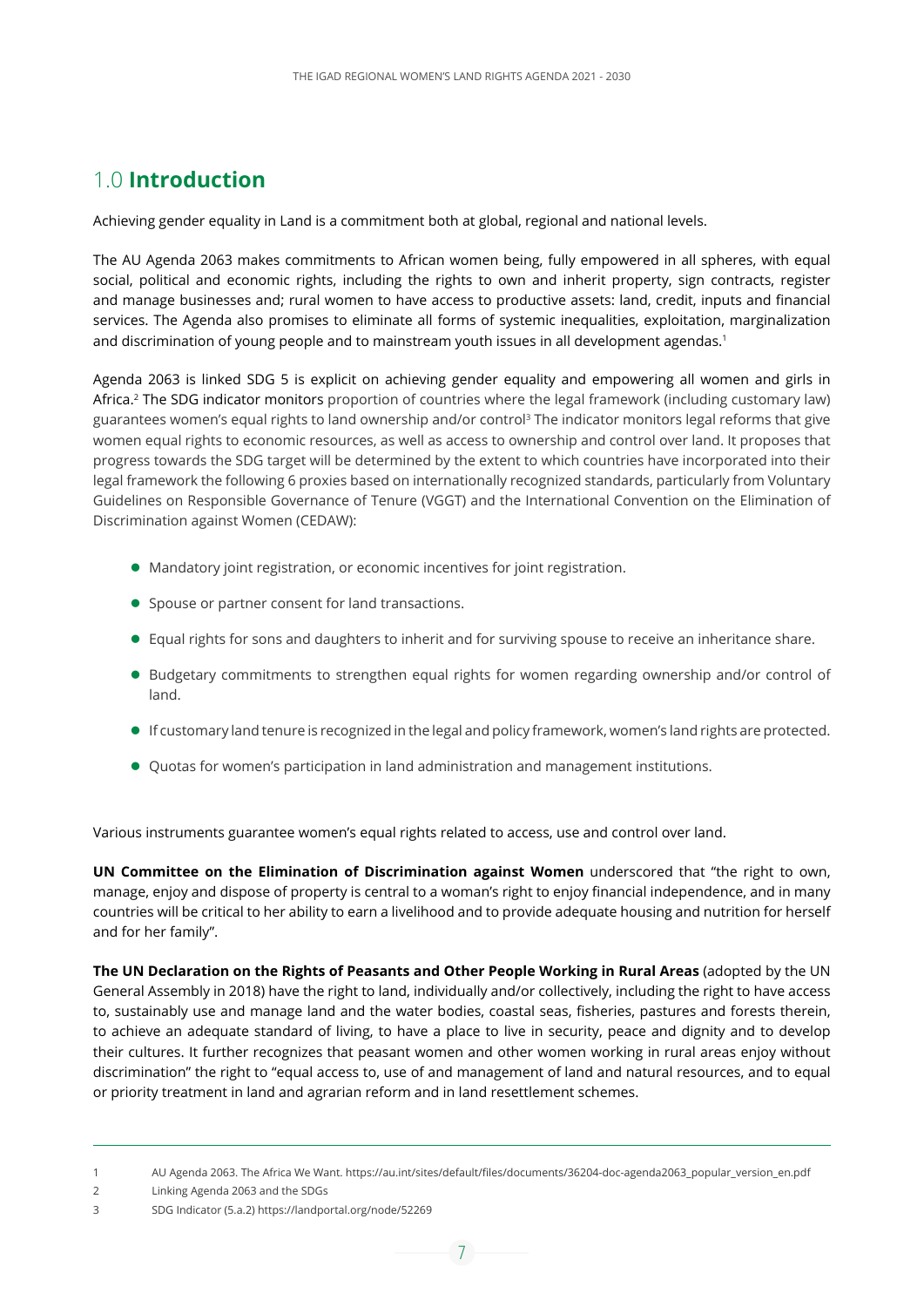**The UN Declaration on the Rights of Indigenous Peoples** (2007) provides that indigenous peoples have the right to the lands, territories and resources that they have traditionally owned, occupied or otherwise used or acquired and that States shall give legal recognition and protection to these lands, territories and resources. Such recognition shall be conducted with due respect to the customs, traditions and land tenure systems of the indigenous peoples concerned. The Declaration also provides that indigenous women shall be protected from discrimination and that particular attention shall be paid to their rights and special needs.

The **New Urban Agenda**, endorsed by the United Nations General Assembly in 2016, envisions cities and human settlements that achieve gender equality and increased tenure security for all that is gender-responsive, paying particular attention to security of land tenure for women as key to their empowerment.

The **Guiding Principles on Large Scale Land Based Investments in Africa**, adopted at the High Level Forum on Foreign Direct Investments in Land in Africa in 2011 one of the six fundamental principles, is to: respect the land rights of women, recognize their voice, generate meaningful opportunities for women alongside men, and do not exacerbate the marginalization of women.

**The AU Framework and Guidelines on Land Policy in Africa** elaborates commitments to addressing gender inequality on land and requires each Member State to take appropriate action to address challenges and barriers to Women's Land Rights. The AU Framework and Guidelines on Land Policy in Africa also acknowledges that women are major contributors (approximately 80% of agricultural producers in Africa) to the social and economic survival and wellbeing of households and communities; they produce the food the continent feeds on; nevertheless patriarchal norms have relegated women's status in land, preventing them from enjoying their rights or participating in decisions that have led to land reform processes in the region.4

In this context, the AU Declaration on Land Issues and Challenges gives mandate to the Regional Economic Communities (i.e.IGAD) to provide technical guidance to the Member States, monitor land sector' progress, and promote regional land policy harmonization, and women's land rights. The same Declaration gives mandate to Member States to promote land sector interventions that tackle underlying causes of tenure insecurity including through securing and protecting all tenure rights, increasing transparency in land administration, and promoting equal access to land for all land users.

Constitutional and legal frameworks of IGAD countries have been progressive in regard to land and gender equality. The **Constitution of Djibouti** (2010) stipulates equality before the law without distinction between the sexes and guarantees women's rights to property, including land similar to that of men.

The **Constitution of Ethiopia** (1995) and legal frameworks recognize equality between women and men in all matters including women's equal rights to acquire, administer, control, use, transfer and sell property as well as equal treatment in the inheritance of property. The Revised Family Law, (2000) entitles spouses equal rights to the management of family assets and recognizes the equal rights of a married woman to ownership and administration of personal property. It provides for joint possession and administration of land and property in marriage and nullifies laws and customary practices that discriminate against women. This is further strengthened by the Ethiopian Rural Land and Administration Law providing tenure security over land owned by women aimed at improving land use management in rural areas.

Kenya has recently initiated far-reaching land reform. **The Constitution of Kenya** (2010) the *Land Act, Land Registration Act, National Land Commission Act and Community Land Act* all aim to strengthen the land rights of Kenyans and promote gender equity in accessing land; provide for equal treatment of all persons under the law and make provisions for equal treatment of women and men; equitable access to land and; elimination of gender discrimination in law, customs and practice related to land and property in land.

<sup>4</sup> AU/AfDB/UNECA Framework and Guidelines on Land Policy in Africa. Land Policy in Africa: A Framework to Strengthen Land Rights, Enhance Productivity and Secure Livelihoods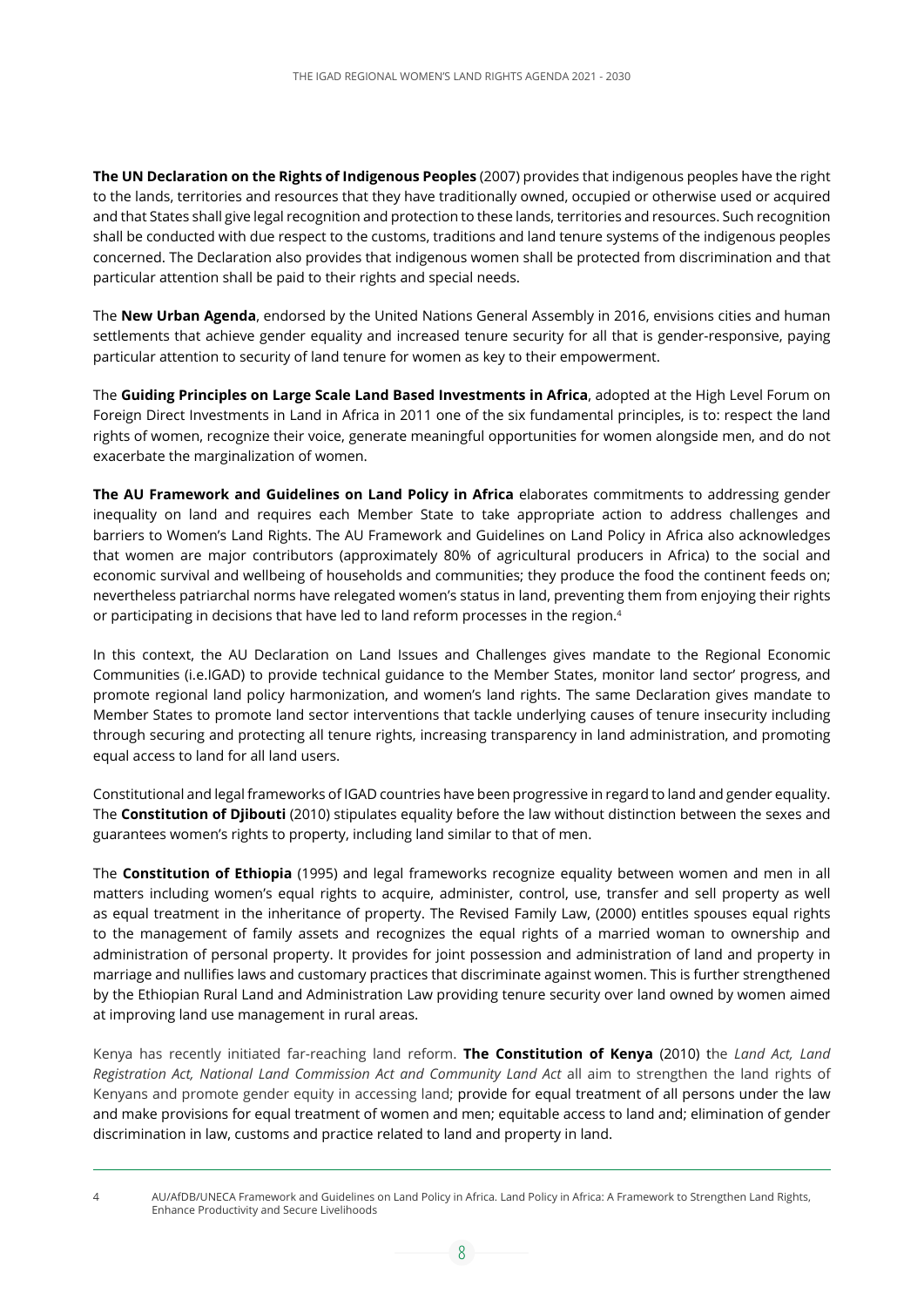**South Sudan Transitional Constitution** (2011) recognises customary land tenure systems in which women's land rights are embedded and customary institutions are charged with particular responsibilities for administering community land rights.

**The Sudan Interim Constitution** (2019) guarantees the rights of women, non-discrimination and equal treatment of women in all spheres of life; promotes women's rights through affirmative action; guarantees every citizen with the right to acquire or own property as regulated in the law and; protect women from injustice and promote the role of women in family.

The **Provisional Constitution of Somalia** (2012) states that "every person has the right to own, use, enjoy, sell, and transfer property;" ….and manage land in an equitable, efficient, productive and sustainable manner.

The **Constitution of Uganda** (1995) recognize equality between women and men; provides gender balance and fair representation of marginalized groups; recognize the role of women in society; accords equal citizenship rights, freedom from discrimination; affirmative action in favour of women and; outlaws customs, traditions and practices that undermine the welfare, dignity and interest of women. Government of Uganda has initiated a number of plans and reforms for Women Land Rights at Macro level e.g. National Gender Policy, the National Urban Policy, the Gender Strategy for National Land Policy Implementation (2019), and NDP III among others.

Notwithstanding progressive legal frameworks (including the Constitutions) on gender equality, security of tenure for women continues to lag behind that of men, not only due to poor implementation and enforcement of the existing laws in some countries, but mainly due to policy and legislative gaps in many of the Member States. Cultural and religious norms and practices have also played a critical role in this gender gap in tenure security, hence the need to move beyond policies and accelerate actions towards achieving tenure security for women in the IGAD Region.

#### 1.2 **IGAD Land Governance Program**

The Intergovernmental Authority on Development (IGAD) Member States (e.g. Djibouti, Eritrea, Ethiopia, Kenya, Somalia, South Sudan, Sudan, and Uganda) have diverse priorities for achieving national development, key and common among them is; efficient and sustainable use of land and natural resources. The IGAD Land Governance Program launched in 2015 is aimed at helping IGAD and its member states to address the various land policy and governance issues faced by countries in the region. The Land Governance program is currently implementing its 10- year business plan for period 2020-2030 with 4 strategic objectives:

- **a)** Land administration in IGAD region is more efficient, harmonized and gender-inclusive;
- **b)** Enable sustainable development through strategic gender-sensitive and conflict-sensitive approach to land use and management;
- **c)** Increased Member States capacity to leverage land (rural, peri-urban, and urban) for economic transformation and;
- **d)** Reduced barriers and enhanced protection of women's rights to land in the public and private sphere.

These strategies are being implemented in close partnership with Member States - particularly Ministries responsible for Lands, Agriculture, Gender and Justice. A multi-stakeholder approach to programing has been adopted bringing together civil society organizations, research institutions, academia, and the private sector into the work of the Land Governance Program. The mandate of the IGAD Land Governance Program is derived from the AU framework on Land Issues and Challenges in Africa, the IGAD Founding Agreement as well as IGAD's Strategic Framework. It is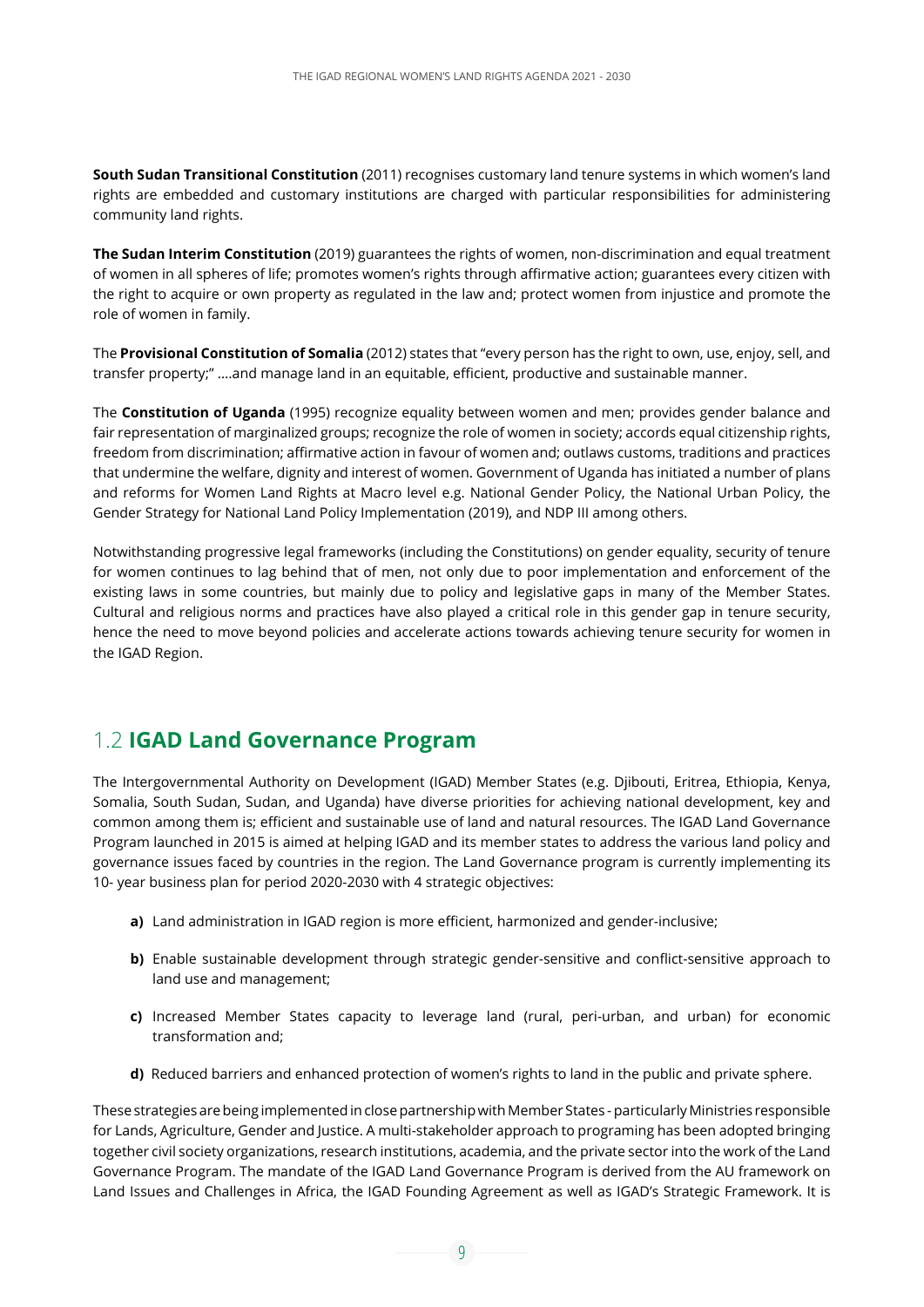responsible for ensuring that the IGAD Member States have the prerequisite capacity to close the gender gap on land and deliver on the global and regional commitments towards achieving gender equality.

#### 1.3 **The Need for the Regional Women's Land Rights Agenda**

Land is a crucial resource for the population of the IGAD region. However, land governance continues to be characterized by many concerns which include among others: insecure land and land-based resource rights; unequal distribution of land; the duality of property regimes and legal pluralism – archaic colonial/statutory laws, customary and religious practices frequently applied simultaneously and inter-changeably with formal law, thus placing women's right s over land in a precarious situation under all systems.

While statutory laws maybe progressive, customary law tends to prevail in most cases because of the patriarchal systems that promote male dominance and discriminate against women. Statutory regulations and sometimes religious laws are often manipulated through customary interpretations ending up privileging the status of men in land under the law, i.e. inheritance and succession, decision–making, and representation in institutions that govern land. Patriarchy remains deeply rooted and highly intertwined with customary land tenure systems.

Women's property rights under communal land tenure systems (e.g., pastoral areas) are not adequately defined, and achieving equity is complex. Customary laws, which govern most community lands in the region tend to limit women's land and property rights. Due to discriminatory inheritance practices, women continue to access land through their kinsmen who own and have control over land. Thus, women's derived rights remain weak and lack security of tenure. In countries where good laws exist, women may not necessarily enjoy those rights as implementation of such laws remain a challenge and too often hindered by sociocultural norms that deny them the right to own land.

As such, women's land rights at family, community and institutional levels have not shifted in a manner that enables the translation of policies into practice. In countries where there are no clear policy and legal frameworks on gender equality on land, opportunity exists for mainstreaming gender in national land policy and law. Conversely, it is vital to look beyond legal and policy reforms and adopt a broad based social change approach towards women's land rights in the region in order to harness the full potential of women by securing their rights to land. This will ensure their continued investments in the land.

It is the commitment of the IGAD Land Governance Program to support the IGAD Member States in building the necessary and much needed capacity to close the gender gap on land and deliver on the global and regional commitments gender equality. It is in this context that the IGAD Land Governance Program together with the IGAD Member States embarked on a series of processes to prepare the National Women's Land Rights Agenda for each of the IGAD Member States based on their national realities and national priorities. These processes were led in country by the Ministries responsible for Lands supported by Ministries responsible for Gender/Women Affairs. The common threads from the National Women's Land Rights Agenda are synthesized into the IGAD Regional Women's Land Rights Agenda.

The IGAD Regional Women's Land Rights Agenda provides the overall framework of Action with context specific priorities and strategies aimed at addressing gender inequalities on land in the IGAD Region. The IGAD Regional Women's Land Rights Agenda is intended to deepen convergence in programing for women's land rights as well as enhance gender mainstreaming in the land sector across the IGAD Region. The Agenda is the basis upon which the IGAD Land Governance program will develop of a Regional Women's Land Rights Program.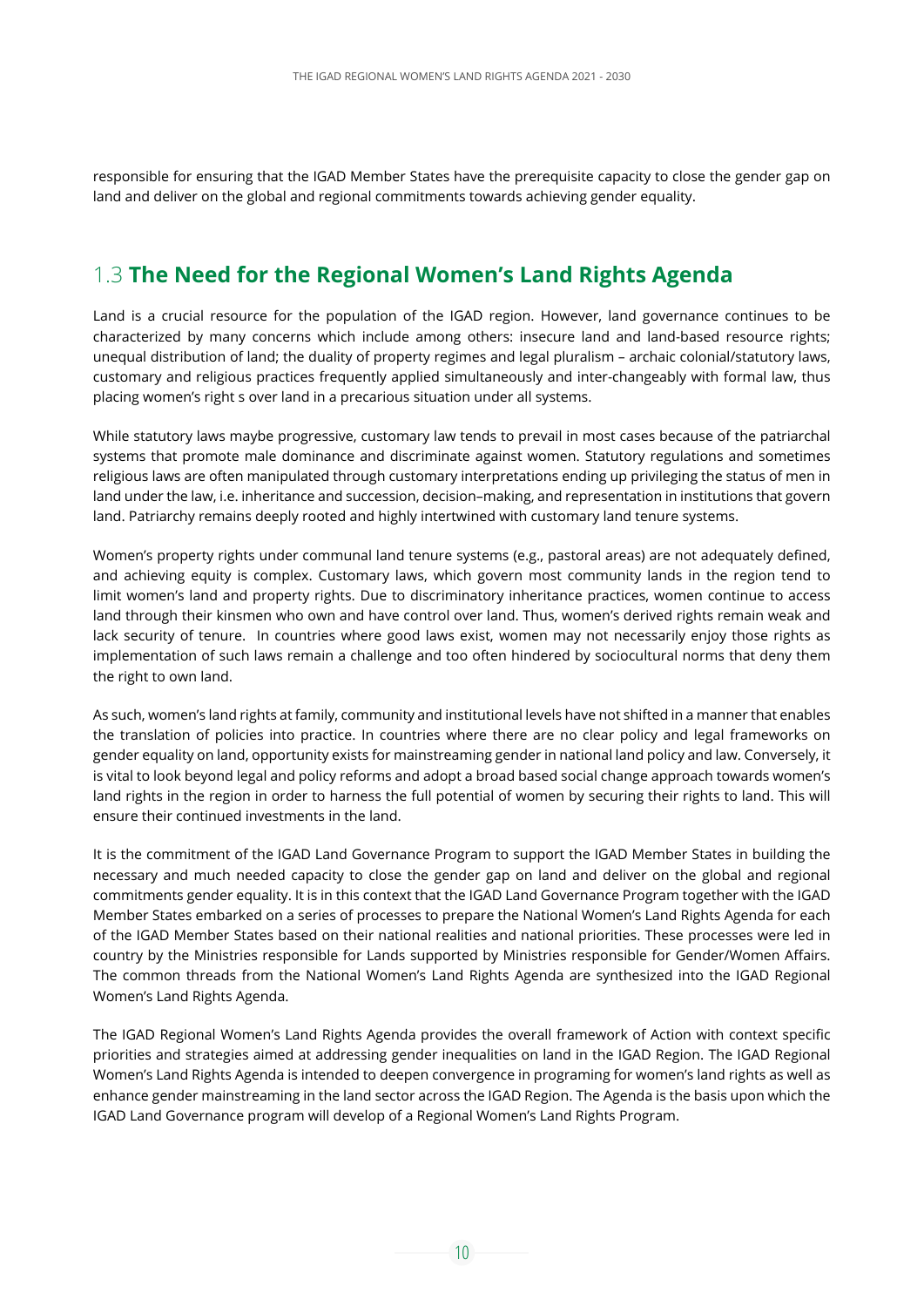#### 1.4 **Processes leading to the formulation of the IGAD Regional Women's Land Rights Agenda**

IGAD Land Governance Business Plan 2020-2030, embraced gender transformative approaches to achieve gender equality on land and security of tenure for women in the IGAD region. Several gender and land related interventions and processes have been initiated including - the establishment of Women and land community of practice which is a platform for knowledge exchange and sharing by gender and land practitioners in the IGAD Region; gender and land learning events; development of gender and land practitioners' tools; gender and land related research and, knowledge management including documentation of best practices and documentary of the multi verse of women in Land in the IGAD Region. All these processes have greatly informed the development of the IGAD Regional Women's Land Rights Agenda.

#### 1.4.1 **The Gender Assessment of Land Sector in IGAD Member States**

IGAD's work on gender equality on land commenced in 2020 with conducting gender assessment of the land sector in each of the IGAD Member States. The aim of this exercise was to identify gender issues and gaps in the land sector that require national attention; Emphasis was placed on the review of strategies, policy and legal frameworks addressing women's rights to land. At National level, each of the IGAD Member State through multi-stakeholder processes led by the Ministries responsible for lands and supported by Ministries responsible for gender/women's affairs validated the findings of the county gender assessments and using these findings, developed a country's roadmap for addressing the existing gaps. Because the Gender Assessment was based on secondary literature and had a number of gaps and limitations, it was deemed necessary to further support the IGAD Member states to undertake multi-stakeholder assessments through consultations right from the grassroots to supplement and the information obtained through the secondary Gender assessments.

#### 1.4.2 **Multi- Stakeholder Country Level Consultations**

During the period, February – May 2021, multi–stakeholder meetings were held by each Member State to identify the root causes and barriers to women's land rights and to draw out concrete strategies for addressing them. The meetings were coordinated by Ministries responsible for Lands in conjunction with Ministries responsible for Gender/ Women Affairs. Key stakeholders that participated in these processes included Ministries responsible for Justice/constitutional affairs, UN Agencies, National and International Non-Government organizations working on Land issues, Development partners funding Land issues, Researchers and the Academia. The information generated from the Multi-Stakeholder Consultations together with information from the Gender Assessments of the Land Sector in each country are presented in the form of a '**National Women's Land Rights Agenda.**' In each country's agenda is the list of those who participated in the national consultations. The National Women's Land Rights Agenda highlights gender barriers and inequalities in the Land sector and identifies key priority issues of focus together with their corresponding strategies in the next 10 years. IGAD Land Governance Program continues to provide support to the IGAD Member States to develop phased National Women's Land Rights Agenda Implementation Action Plans and funding strategies.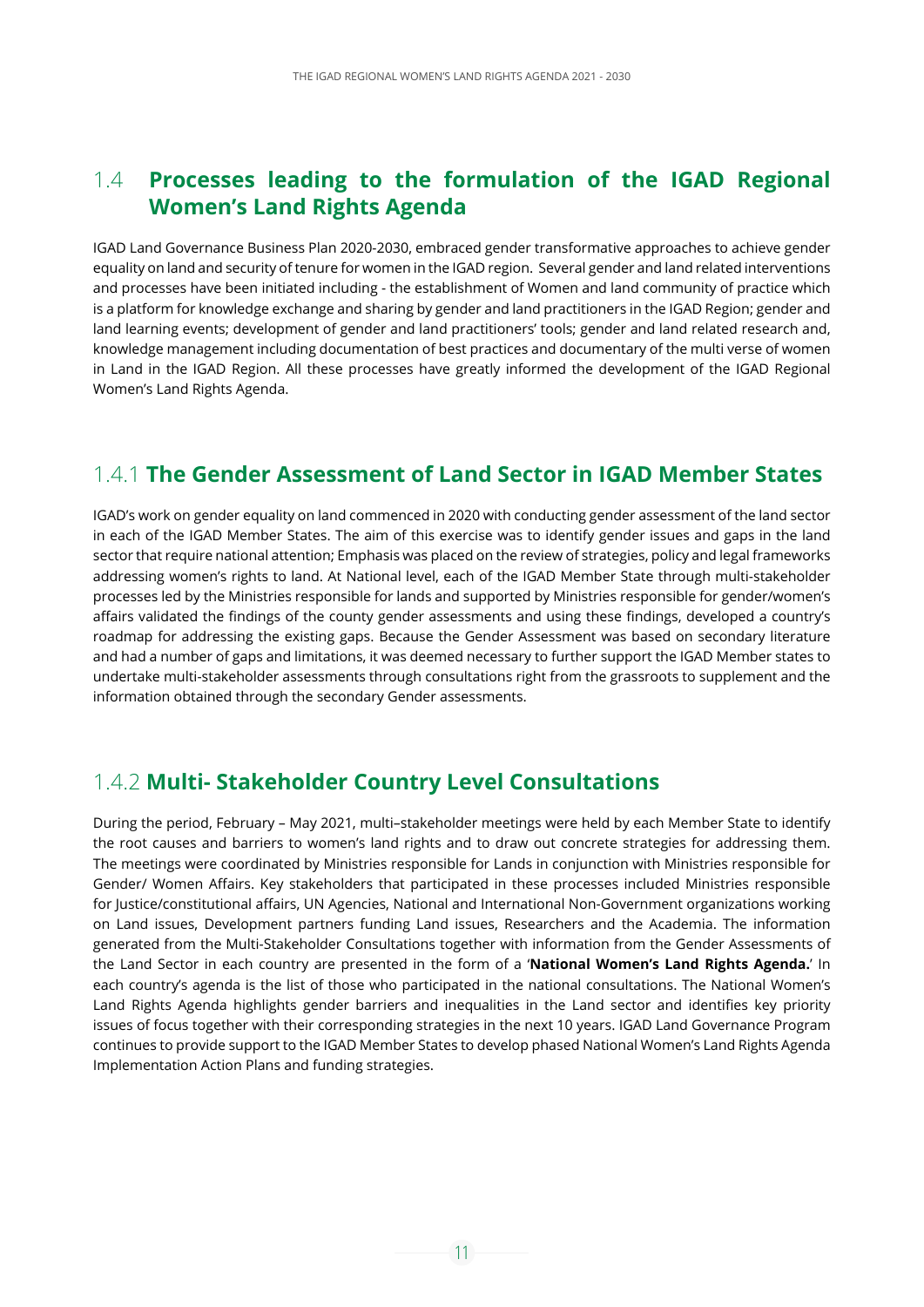#### 1.4.3 **Consultations with Grassroots Women**

Beyond national level multi-stakeholder consultations, the IGAD Member States conducted validation exercises of their respective National Women's Land Rights Agenda with grassroots women and Land actors between April and June 2021. This was intended to capture the views and voices of particularly grassroots women and women's rights organizations in the National Women's Land Rights Agenda. In some countries, such as Uganda, Kenya and Sudan, the voices of grass roots women were recorded and aired at the IGAD Regional Women's Land Rights Conference held on 28-30 June 2021.

#### 1.4.4 **Regional Women's Land Rights Conference**

IGAD Land Governance Program and International Land Coalition-Africa (ILC-Africa) organized an IGAD regional virtual Conference (from 28th – 30th June 2021) on Women's Land Rights, with the theme: *Beyond Policy: Accelerating Actions towards Achieving Women's Land Tenure Security in the GAD Region*. Each Member State presented a summary of its National Women's Land Rights Agenda by giving an overview of country context and legal as well as policy provisions relating to women's land rights. Also presented were the country experiences in the implementation of legal provisions and the emerging best practices; existing gender gaps, strategies, and priorities for addressing barriers to women's land rights. Other presentations at the Conference included:

- Women's Land Tenure Security in a Customary Land Tenure Arrangement (Uganda)
- Women and Pastoralist Communities
- Youth, Gender and Land In the IGAD Region
- Women Land Rights as Determined by Culture, Religion and Statutory Law (Sudan)
- Securing Women's and Girls' Housing, Land and Property Right towards an Inclusive, Resilient and Sustainable Cities/Urban Areas
- Potential Implications of Gender (In) Equality Agricultural Productivity in Ethiopia
- Kilimanjaro Initiative: Kilimanjaro Charter of Demands
- Women's and Leadership in Land Governance
- **Circumnavigating Women's Land Rights Access in the Kenyan Formal Justice System**
- **•** Gender and Land Statistics Measuring Commitments on Women Land Rights

Issues and actions towards achieving women's land tenure security in the region have been summarized from all the above processes and prioritized into IGAD Regional Women's Land Rights Agenda.

The *IGAD Regional Women's Land Rights Agenda* presented hereafter is the culmination of two years of work with the IGAD Member States, bringing to bear regional priorities and strategies for closing the gender gap on land in the IGAD region in the next 10 years premised on country realities, regional context and anchored on global and continental commitments on gender equality on land.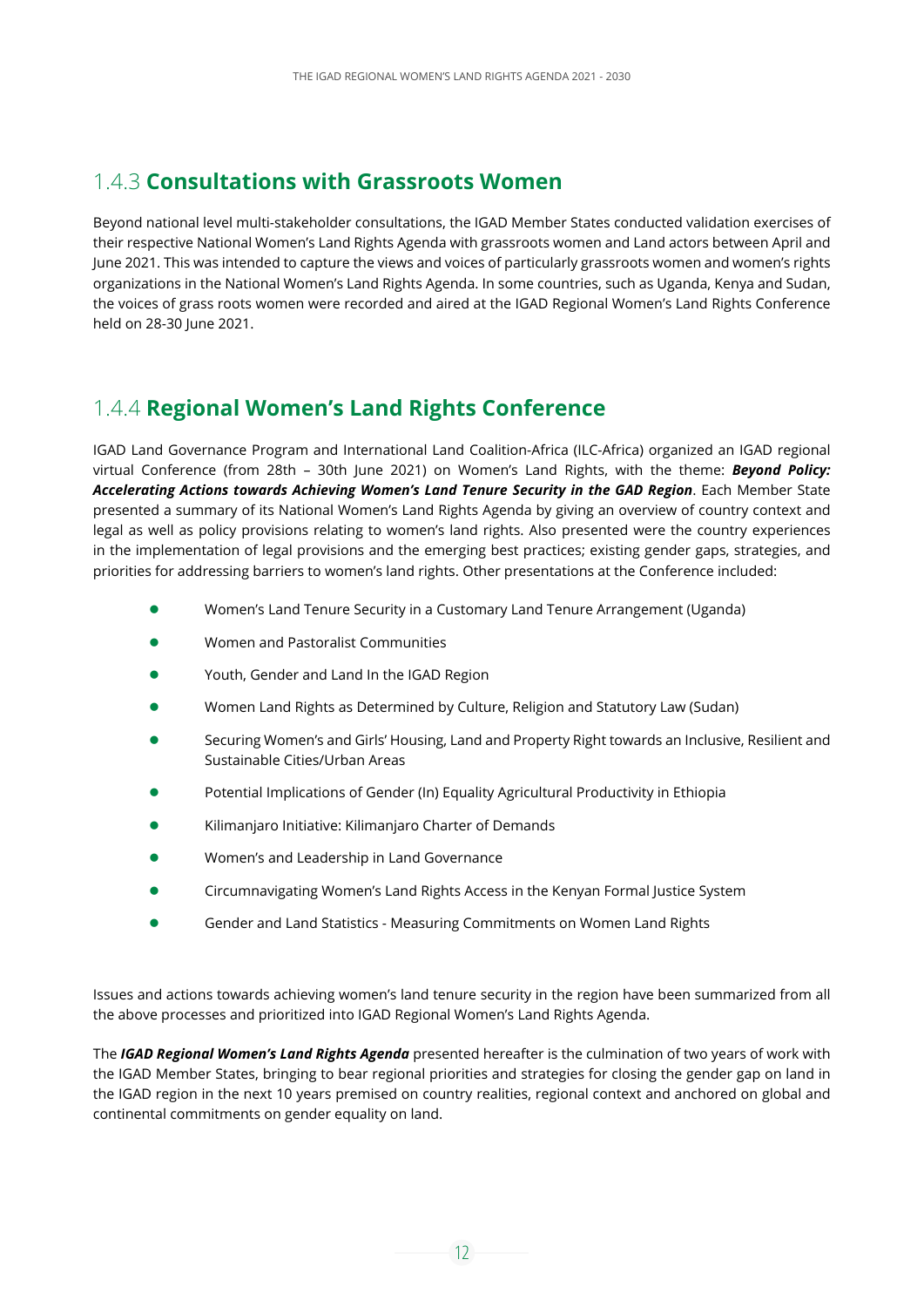## PART II

## **THE IGAD REGION WOMEN'S LAND RIGHTS AGENDA**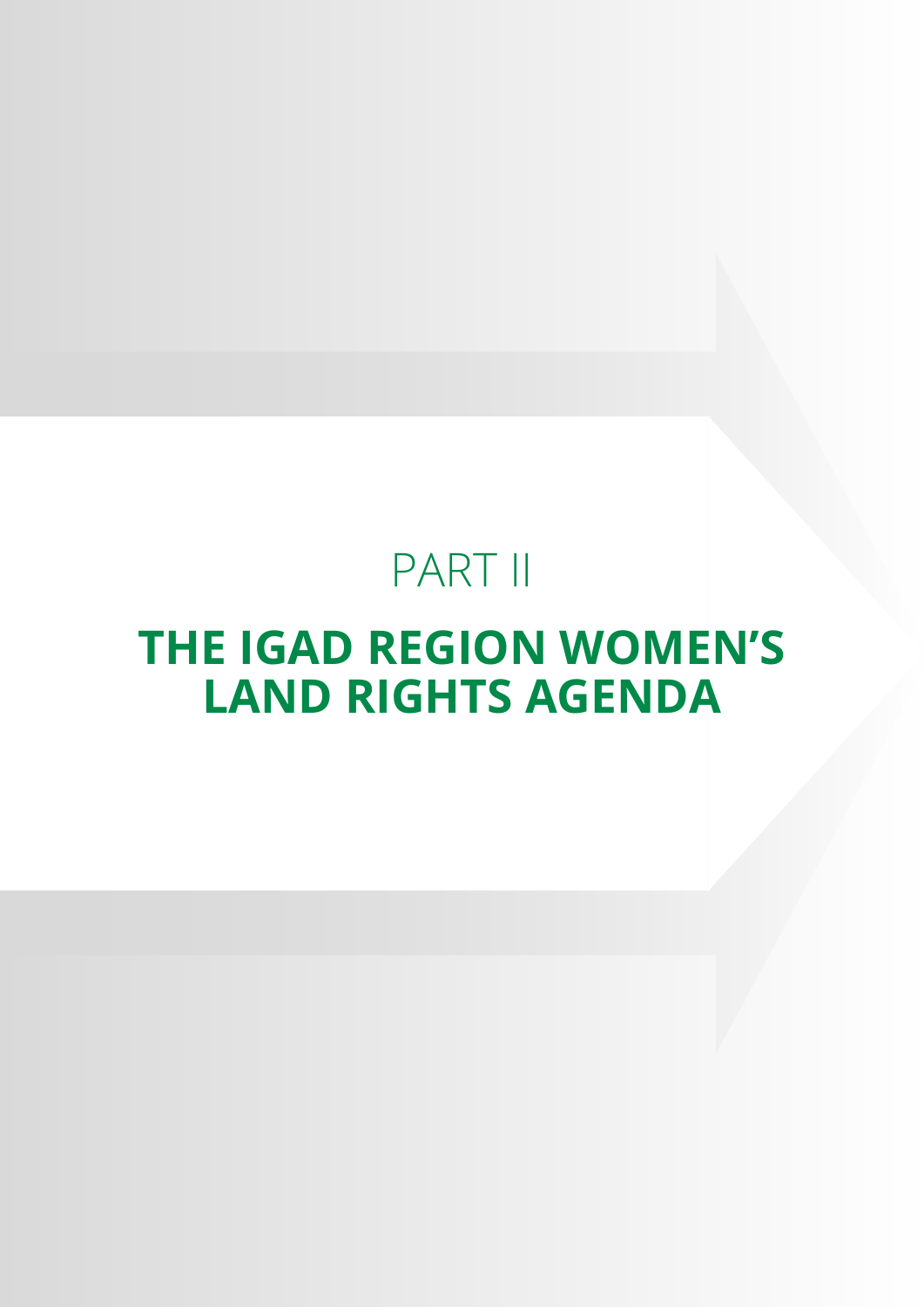#### 2.1 **Preamble**

The IGAD Region stands at a defining moment in history. We are confronted with a perpetuation of disparities between men and women in access to and control over productive resources. This widening gender gap on land is evident in the worsening of poverty, hunger, ill health and illiteracy in the IGAD Member States as well as the continuing deterioration of the ecosystems on which we depend for our well-being. In the IGAD Region, women play a central role as conservationists as well as the producers of food for household food security. Failing to protect their rights to land has led to the region not fulfilling basic needs, improved living standards for all, better protected and managed ecosystems and a safer, more prosperous future for all its citizens. Equal rights for all remains critical for the IGAD Region if it is to turn around into a prosperous and secure region. No nation can achieve this on its own; but together we can – in a regional partnership working towards placing land at the center of the Region's development agenda and women as an important part of that.

This IGAD Regional Women's Land Rights Agenda is a plan of action for the people of the IGAD Region for the good of our land, our environment, our shared prosperity and our common future, a region in which both men and women, boys and girls, and all sectional ties and intergeneration live, thrive and prosper on land in equal stature.

All IGAD Member States and all stakeholders in the land sector within the IGAD Region acting collaboratively and embracing convergence and regional integration will implement this IGAD Regional Women's Land Rights Agenda. We are determined to take the bold and transformative step which is urgently needed to shift our region to a sustainable future by ensuring that no one is left behind in this region's development, using land as an enabler for prosperity and economic growth. We embark on this journey collectively, well aware of the challenges ahead of us, as we work toward a more resilient and gender equal region.

We collectively seek to achieve gender equity and equality on land, to realize the empowerment of both men and women, boys and girls in the use of land based resources for sustainable development taking into consideration the four dimensions of political, social, economic and environmental.

We are determined to mobilize the means necessary to implement this Agenda whether be it through improving national gender budgeting or through strengthening regional partnerships for gender equality financing focused in particular on the needs of the poorest and most vulnerable sections of our communities and countries, and with the participation and collaboration of all countries and stakeholders particularly grassroots women in the IGAD Region.

In the implementation of the relevant program areas identified in this Regional Women's Land Rights Agenda, special attention should be given to the particular circumstances facing the economies in transition, where land administration systems are underdeveloped and or land policies and legal frameworks are not developed. It must also be recognized that these countries are facing unprecedented challenges in transforming their economies, and hence the deepening poverty and the feminization of poverty

The priority areas that constitute the IGAD Regional Women's Land Rights Agenda are described in terms of the basis of issues identified and the strategies for implementation. The IGAD Region Women's Land Rights Agenda is a dynamic framework from which a Regional Women's Land Rights Program will be developed. It will be implemented by the various actors according to the different situations, realities, capacities and priorities of the IGAD Member States and the IGAD Land Governance Program in full respect of all the principles contained in the global and continental commitments on Women's Land Rights. It could evolve over time in the light of changing needs, realities and circumstances of the IGAD Member States. This process marks the beginning of a new dawn for the IGAD Region in strengthening gender equality on land for regional peace and prosperity and building more resilient communities, a region where men and women play an active part in their sustainable development using land as an engine for growth.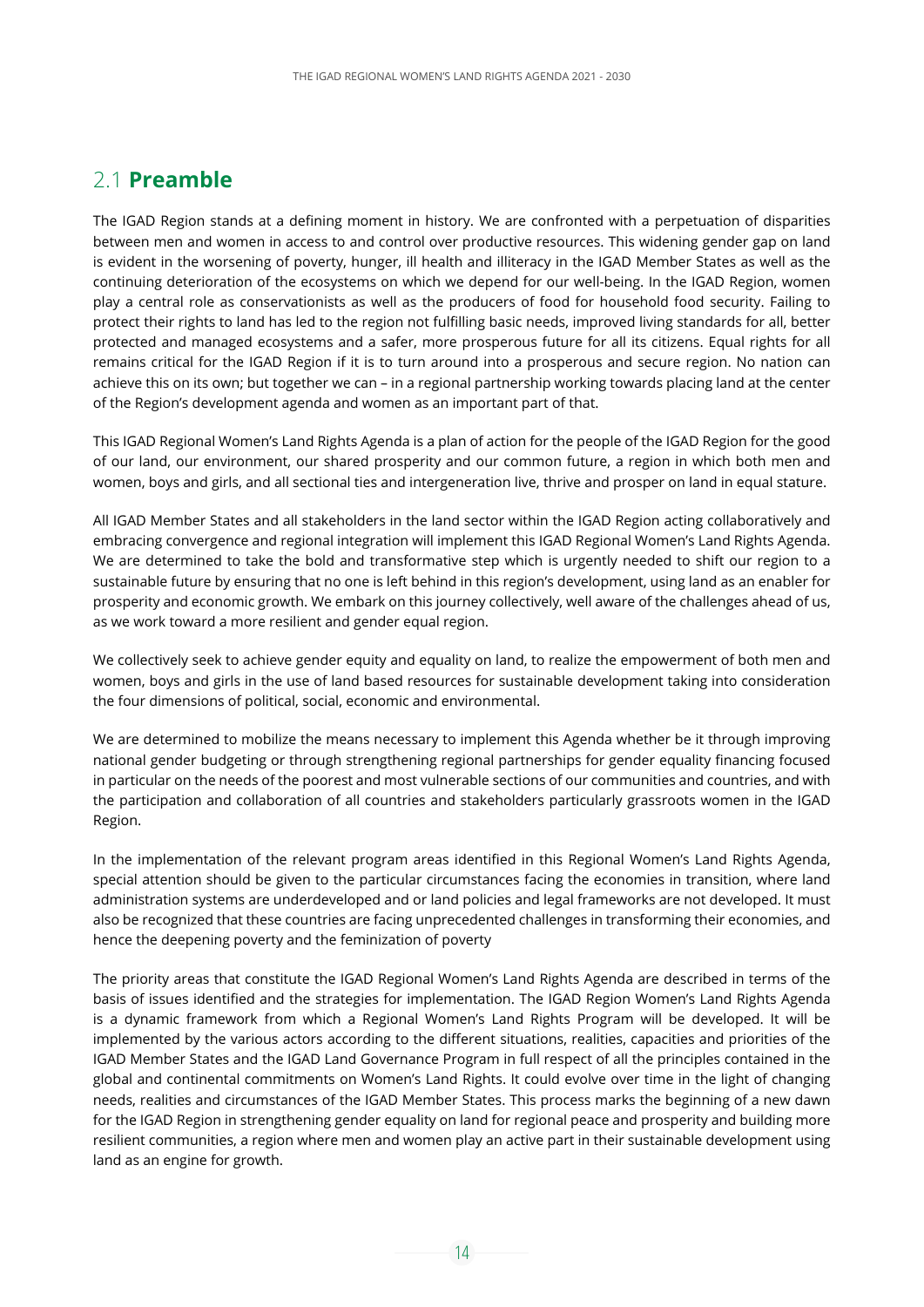On behalf of the people we serve, we commit ourselves to work tirelessly for the full implementation of this IGAD Regional Women's Land Rights Agenda mindful of our own national contexts and realities. We commit to incrementally adopt gender transformative approaches in defining how we plan, budget and implement land related programs for the benefit of both men and women while leaving no one behind and toward the future we want. We recognize that achieving gender equality on land in the IGAD Region is most challenging in the context of culture and religion, yet we believe that closing the gender gap on land is indispensable for sustainable development of our region.

This IGAD Regional Women's Land Rights Agenda is of unprecedented scope and significance, drawing all peoples of the IGAD Region irrespective of tribe, religion or cultural backgrounds. It is applicable to all our peoples taking into account different national realities, capacities, and contexts, and respecting national sovereignty and priorities. We recognize that there are different approaches, visions, models and tools available to each of the IGAD Member States to achieve gender equity and equality on land in accordance with its national circumstances and priorities.

#### 2.2 **Program Areas**

Land tenure regimes involve policies, processes, procedures, and institutions that govern ownership, access to and control over land and other productive resources. These rights are derived from statutory and customary laws, as well as from institutions that govern land. Issues impacting on women's land rights include: gender gaps in policy and legislative frameworks; equity issues with regard to common lands, and culture as an impediment to women gaining rights over land. The following priority issues are identified and itemized as issues impacting on women's land rights in the region:

#### 2.2.1 **Improving the Policy and Legal Environment for Gender Equality on Land in the IGAD Member States**

The IGAD Member States are at different levels in policy and legislative development. Kenya and Uganda have comprehensive land policies and laws, while Ethiopian laws address urban and rural land separately. The draft Land Policy and Land Act of South Sudan have not been implemented while, Sudan's land laws are outdated and heavily based on colonial principles causing regular land conflicts between pastoralists and farming communities. In Somalia, there is no policy or law on land governance. However, the Constitutions of the IGAD Member States are progressive toward gender Equality on land and provide a broad scope for law review and policy development.

In addition, in many IGAD countries have situations of dual or multiple justice systems, with statutory, customary and/or religious laws in place. In some IGAD countries, such as Uganda, Kenya and South Sudan customary law is granted statutory recognition as a source of law, which often raises the challenge of legal pluralism and forum shopping in a quest for justice. Under international human rights law, States are required to establish national mechanisms to ensure the effective implementation of equality and non-discrimination between women and men by (a) bringing customary, religious or indigenous laws systems into line with international human rights law and/ or (b) providing options to opt out from such systems and challenging customary, religious or indigenous law under the statutory law on the violation of the rights to equality and non-discrimination. This remains a challenge for all the IGAD Member States.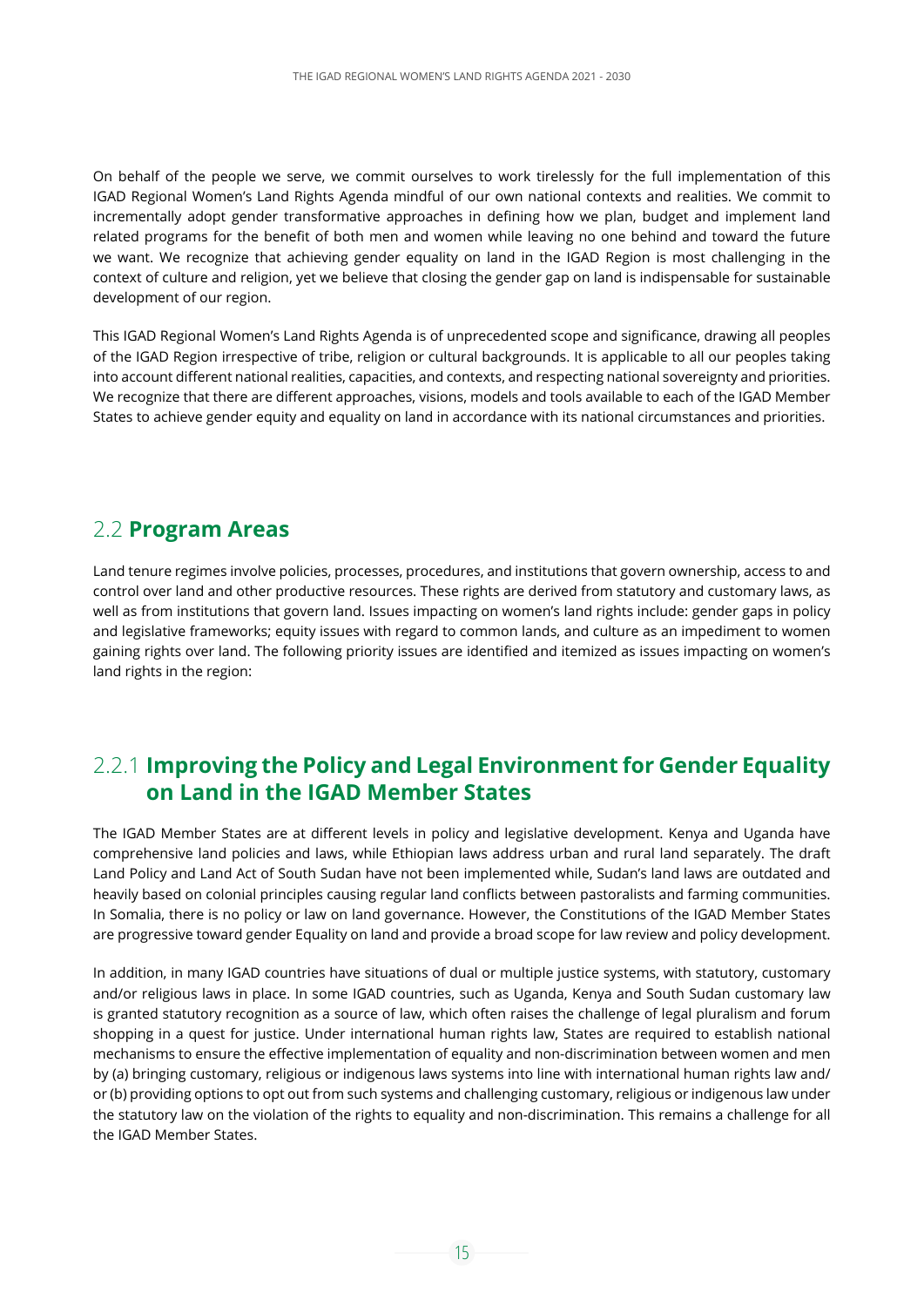#### **KEY ISSUES**

#### **Priority Issues to be addressed include:**

- The need to develop comprehensive National Land Policies (Ethiopia, Somalia, Djibouti, Sudan, and South Sudan). These countries should draft comprehensive National Land Policies integrating and providing guidance on how women will attain security of tenure on both customary/informal and formal lands.
- Weak implementation and enforcement of policies and laws supporting women's land rights widens the gender gap on land.
- Gender neutral housing policies and urban planning leave women susceptible to living in slum like conditions,
- $\bullet$  Multiple Legal Systems and legal pluralism remain a challenge to women's tenure security whether through statutory, religious, customary law.
- $\bullet$  Inadequate awareness of the legal and policy frameworks on women's land rights across communities and among duty bearers has disproportionately weakened women's tenure security.
- Lack of codification of customary laws and norms to bring them at per with National Constitutional Provisions on gender equality have left women vulnerable to dispossession and landlessness.
- While culture still support male inheritance of family land, women only access use rights through their relationship to men who own and control land.
- Lack of standardized guiding framework for gender responsive policy formulation process has impacted gender mainstreaming in policy and law, as well as implementation strategies and plans.
- There are instances where National laws contradicts international and regional standards

#### **STRATEGIES for addressing the key issues**

- **Formulate Comprehensive National Land Policies mainstreamed by gender.** Affirmative action in policy in order to close the gender gap on land may be necessary in context where there is disparity in gender equality.
- **Review and enact land laws that outlaw any provisions that discriminate against women.**  Provisions on marriage and divorce, succession and inheritance as well as land acquisition and compensation need to be brought *intern dem* with International and continental Conventions and Declarations that the IGAD Member States have committed to.
- **Implement and enforce land policies and laws on gender equality**. The translation of constitutional aspirations in the legal frameworks will go a long way in strengthening gender equality on land. Political will to strengthen and develop technical capacity to implement and enforce the law is necessary of the legal provisions in the are to be realized in practice.
- **Collaboration with civil society organizations at various levels for sensitization and public education is key for attitude change towards security of tenure for women.** Civil Society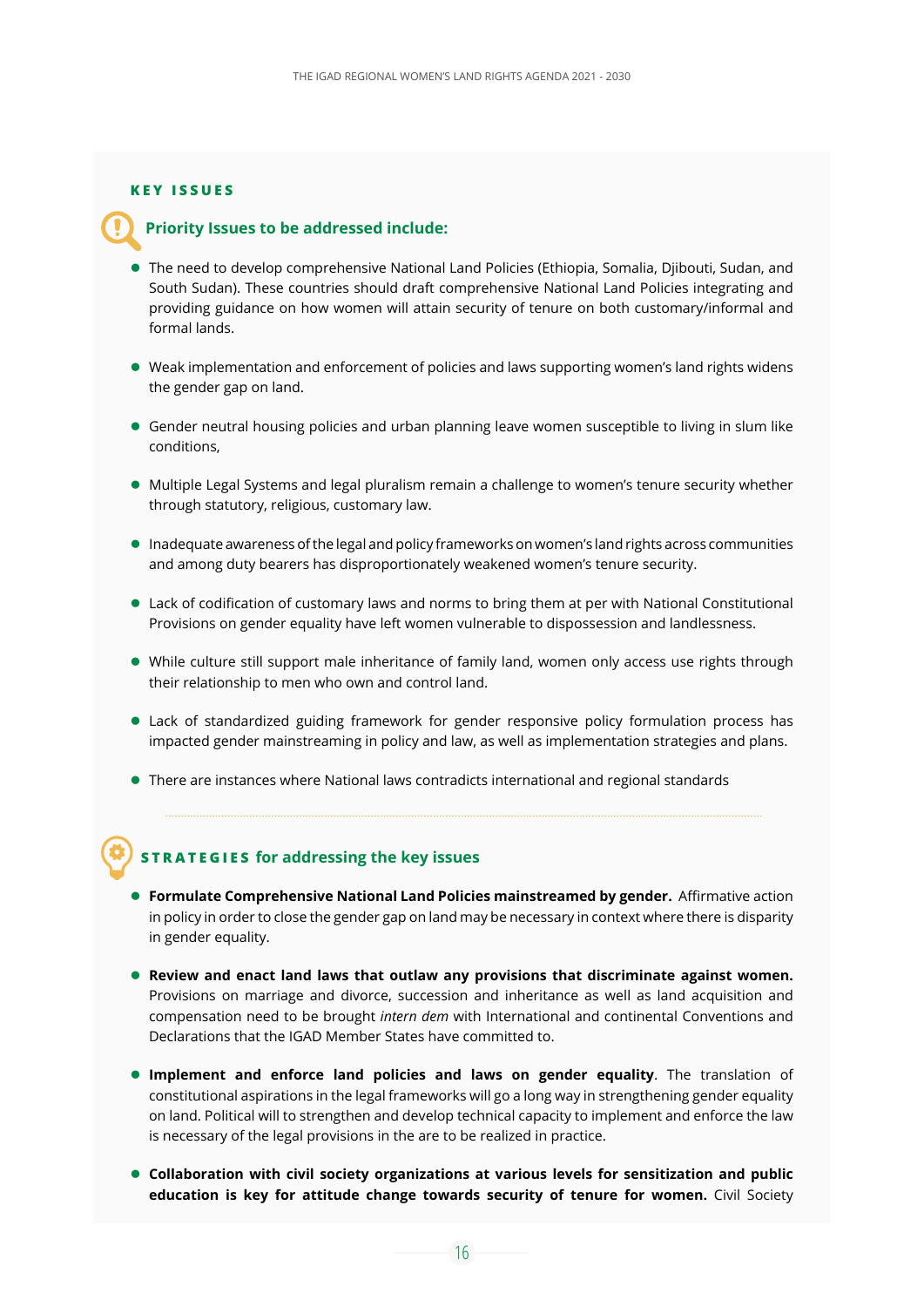organizations, Women's Rights Organizations, traditional authorities, religious leaders and community influencers are key champions in carrying key messages for societal change and are the true change agents. Strong collaboration between Government and these actors in community sensitization and education will promote security of tenure for women.

- **Member States to make budget allocations** to support the implementation of the Women's Land Rights Agenda
- **Put in place mechanisms for ensuring compliance with Regional and international standards**

#### 2.2.2 **Addressing Culture, Religion and Customary Practices that hinder Women's realization of their full potential on land**

In all the IGAD countries, predominantly, men are culturally designated as de facto heads of households and have the biggest role in decision making over land and land-based resources at regional, national, subnational, community and household levels. Although Customary and/or religious justice and dispute resolution systems may be more accessible than formal justice systems, particularly in rural areas, they are still subject to local power structures from which women are typically excluded, and adjudicators may still rely on traditional gender norms and not have the knowledge, skills or desire to apply the law. Moreover, Women are insufficiently represented in institutions dealing with land (i.e. regional, national and local bodies such as traditional dispute resolution mechanisms). This is largely attributed to cultural norms, women's lower level of education compared to men, and their lack of confidence and 'voice' to engage on land matters.

#### **KEY ISSUES to address include:**

- Limited representation of women in Land governance structures from national levels to community institutions i.e. Elders Courts; Alternative Dispute Resolution Mechanisms (ADR).
- Limited access to justice by women within the formal and informal justice systems.
- Persistent patriarchal customary land tenure systems that discriminate on women and girls land inheritance and ownership rights.

#### **STRATEGIES for addressing the Key Issues**

- **Build capacity of duty bearers in land justice** (e.g. Alternative Dispute Resolution (ADR), advocates, traditional leaders, religious leaders, judicial officers, Local Courts, civil society organizations, land management structures at grassroots.
- **Recruit and train champions** (including male champions) to advance the Women's Land Rights Agenda from regional to grassroots levels.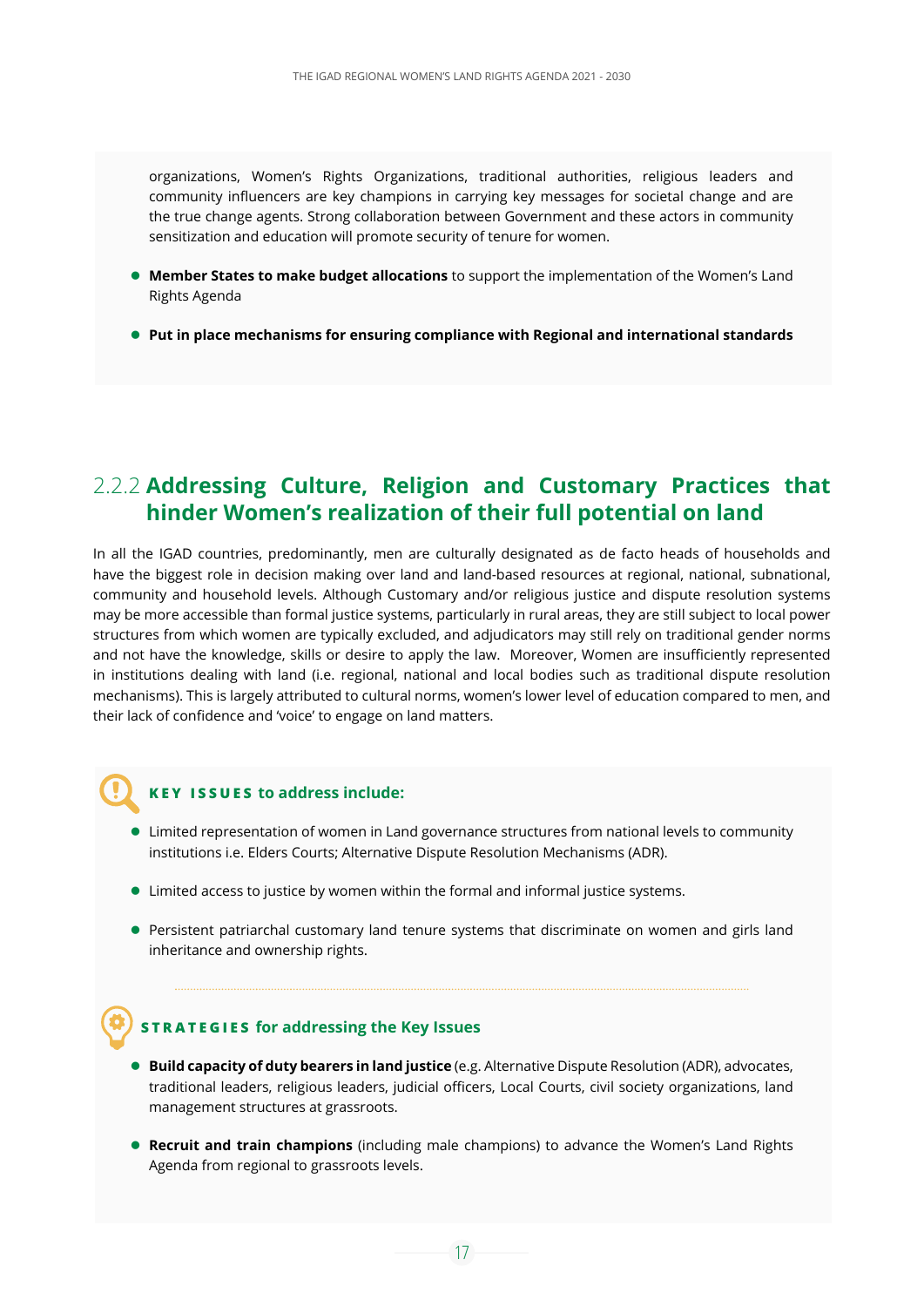- **Engage strategically with the custodians of culture and religion,** to help change mind-set leading to social transformation i.e. Legal awareness and literacy.
- **Foster male engagement and interrogate masculinities for social norm transformation** on discriminatory traditional norms, practices and values that discriminate against women.
- **Enhance engagement with political leadership for support** and commit in addressing gender equality concerns at regional, national and subnational levels.

#### 2.2.3 **Reshaping Urbanization towards Inclusive, Resilient and Sustainable Cities in the IGAD Region**

Urbanization has a distinctive gendered dimension. Although women make a crucial contribution to the prosperity of cities through their paid and unpaid labour, they remain at a disadvantage in terms of equitable access to work and living conditions, health and education, assets and representation in formal institutions in urban governance. Women's disadvantage stems from a wider set of factors that include their unequal position in the labour market, their limited ability to secure assets independently from male relatives, and their greater exposure to violence. Hence, while a gendered lens is essential in understanding the non-income dimensions of urban poverty, it is also critical for the examination of broader issues of equality and social justice.

#### **KEY ISSUES include:**

- Women have weaker housing, land and property (HLP) rights compared to their male counterparts in urban areas, limiting their social and economic opportunities.
- Women are less represented in land administration and management structures i.e. land use planning, policy enforcement, conflict management
- Land valuation and taxations are often gender neutral.
- Increasingly women are becoming the heads of households, making day-to-day decisions affecting shelter, food access and household economics
- Homelessness mainly affecting women, youth and children including those from refugee communities.
- Upgrading of urban cities often led to increased cases of evictions, resettlement or regularization programmes that greatly impacts on the well-being of low-income urban dwellers mostly women, girls, PWD, youth and older persons.
- The proliferation of slums as a result of climate change and the increase in the number of women living in slums requires regional attention.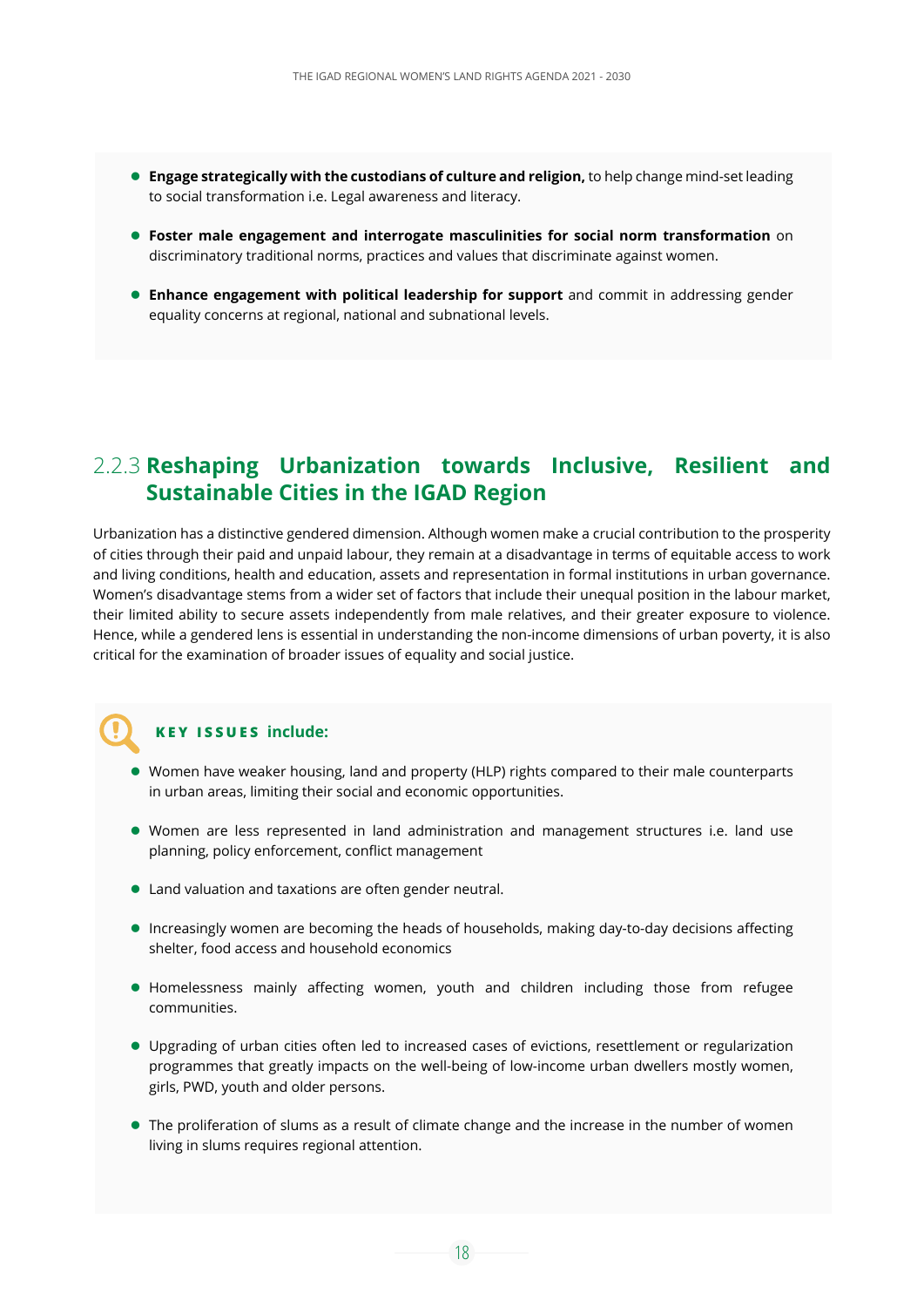#### **STRATEGIES for addressing the Key Issues**

- **Prioritise housing, land and property rights for all** in policies, programs and strategies; especially for women and marginalized groups, including awareness of their HLP rights
- **Gender Responsive Physical Planning Standards** and guidelines, for preparation, submission and presentation of Physical Development Plans
- **Strengthen women's economic and entrepreneurial** capacities to enable them sustain themselves and their households, accompanied by awareness raising on tenure security issues, referral pathways, and legal aid services providers
- **Provide economic incentives including tax incentives/relief/credit arrangements for women's HLP rights in urban areas** (land purchasing through Savings and Credit Societies, mortgages, payment of discounted land rates etc.)
- **Address the challenge of homelessness** –to reduce gender-based violence (GBV) mainly affecting women and girls; dignity and rights.
- **Include women especially those living with disability in governance** of housing land, property rights in urban and peri-urban context to ensure programs and policy decisions are gender responsive.
- **Collect accurate, reliable and timely sex disaggregated data** on housing, land and property rights for policy decisions.
- **Collect Land ownership data at house hold level during census or other similar processes.**
- **Devise innovative gender transformative climate change adaptation** among the urban poor, particularly women and other vulnerable communities.

#### 2.2.4 **Strengthening Inclusion in Large Scale Land-Based Investments (LSLBI)**

The brunt of Large-Scale Land- Based Investments (LSLBI) in the IGAD Region has been disproportionately borne by women particularly in the face of evictions and stringent compensation requirements. Social disadvantages and the presumed subordinated position of women and lack of formal land rights have differentially affected women's security of tenure in the face of large scale land acquisitions.

#### **KEY ISSUES are:**

 LSLBI leads to forced evictions and negatively impacts women's access, ownership and control over land.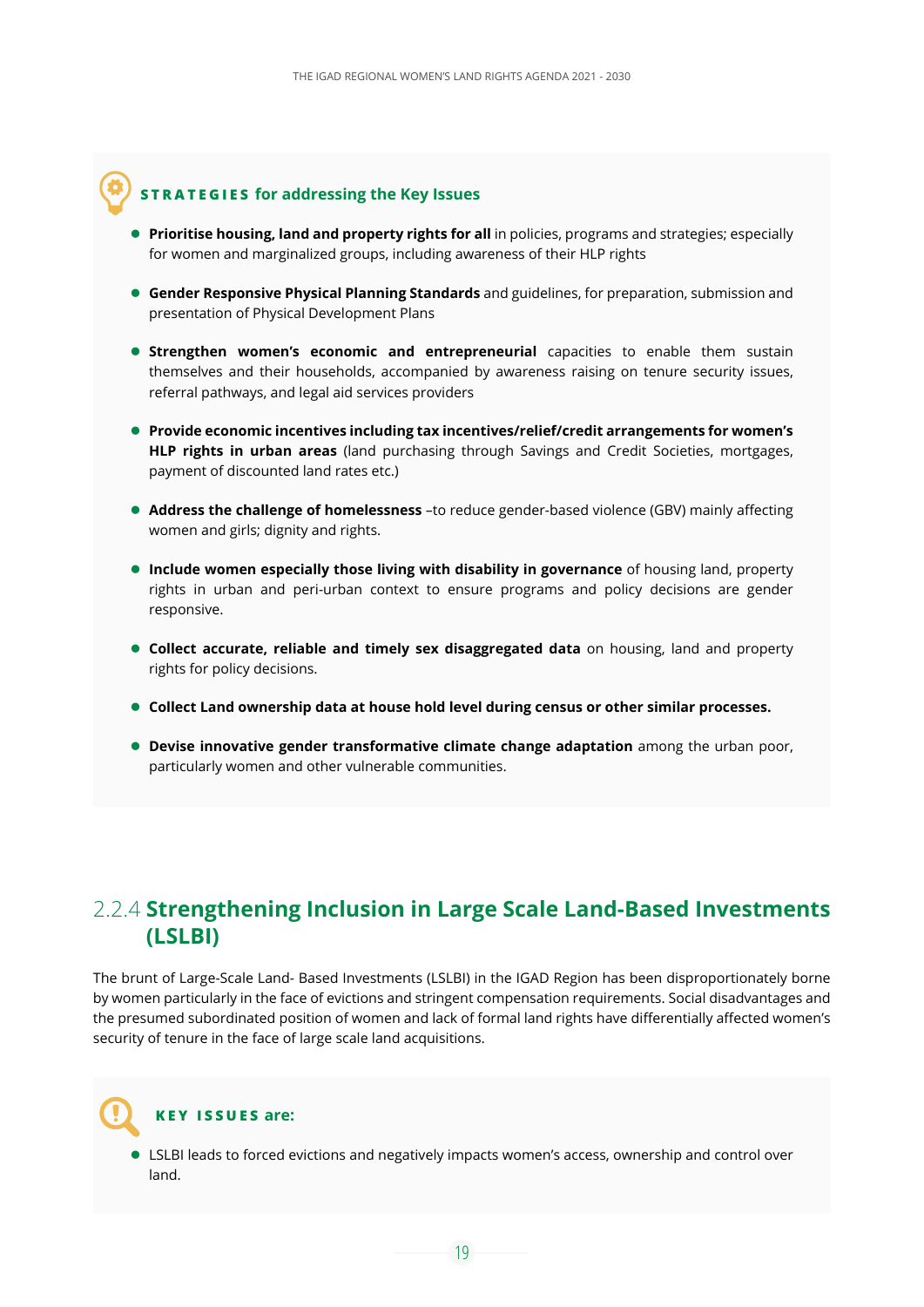- Women, who predominantly derive rights through male relatives are differentially affected by any major change in tenurial regimes, especially land transfers to investors.
- The lack of documentation has disproportionately affected women in the face of compensation and or resettlement as they do not possess conclusive evidence of ownership of land.
- Women are often excluded from opportunities to participate and voice their interests in the management and proposed allocation of community land to investors, corporate social responsibility plans as well as resettlement plans.

#### **STRATEGIES for addressing the Key Issues**

- **Develop Regional tools for national adaptation on gender transformative land based investments**. This will ensure that business models in the IGAD Region can have gender considerations embedded in their project design and implementation.
- **Revisit Compensation models and legal frameworks in the IGAD Member States and develop a gender responsive prototype on valuation and compensation model** that takes into consideration local realities of the IGAD Member States.
- **Build women's leadership** as a mechanism to enhance their participation in community development and engagement in the face of a large scale land investment.
- **Develop a Regional tool for national adaptation and application on Gender Impact Assessment** (i.e. Gender Analysis), compensations/benefits equivalent to Environmental and Social Impact Assessment (ESIA) before a large scale land based investment.

#### 2.2.5: **Enhancing Capacity and Coordination of Land institutions and actors on Gender Mainstreaming**

The gender gap between the law and its implementation in the land sector is evident in all IGAD Member States for multiple reasons. Weak coordination between the Ministries responsible for Gender and the Ministries responsible for lands, limited capacity on gender analysis and gender mainstreaming among land institutions and limited understanding and experience in developing and implementing gender budgets for land programs are some of the key challenges. Implementing policies and legislation towards accelerating actions that address security of tenure for women will effectively begin by providing all round institutional capacity (e.g. human, technical and financial).

#### **KEY ISSUES to address include:**

- Key land sector actors have limited Institutional Capacity (Human/Technical & Financial Capacities for gender analysis, gender responsive budgeting and programming) on land issues.
- Weak coordination and collaboration between land governance structures and key stakeholders on women's land rights.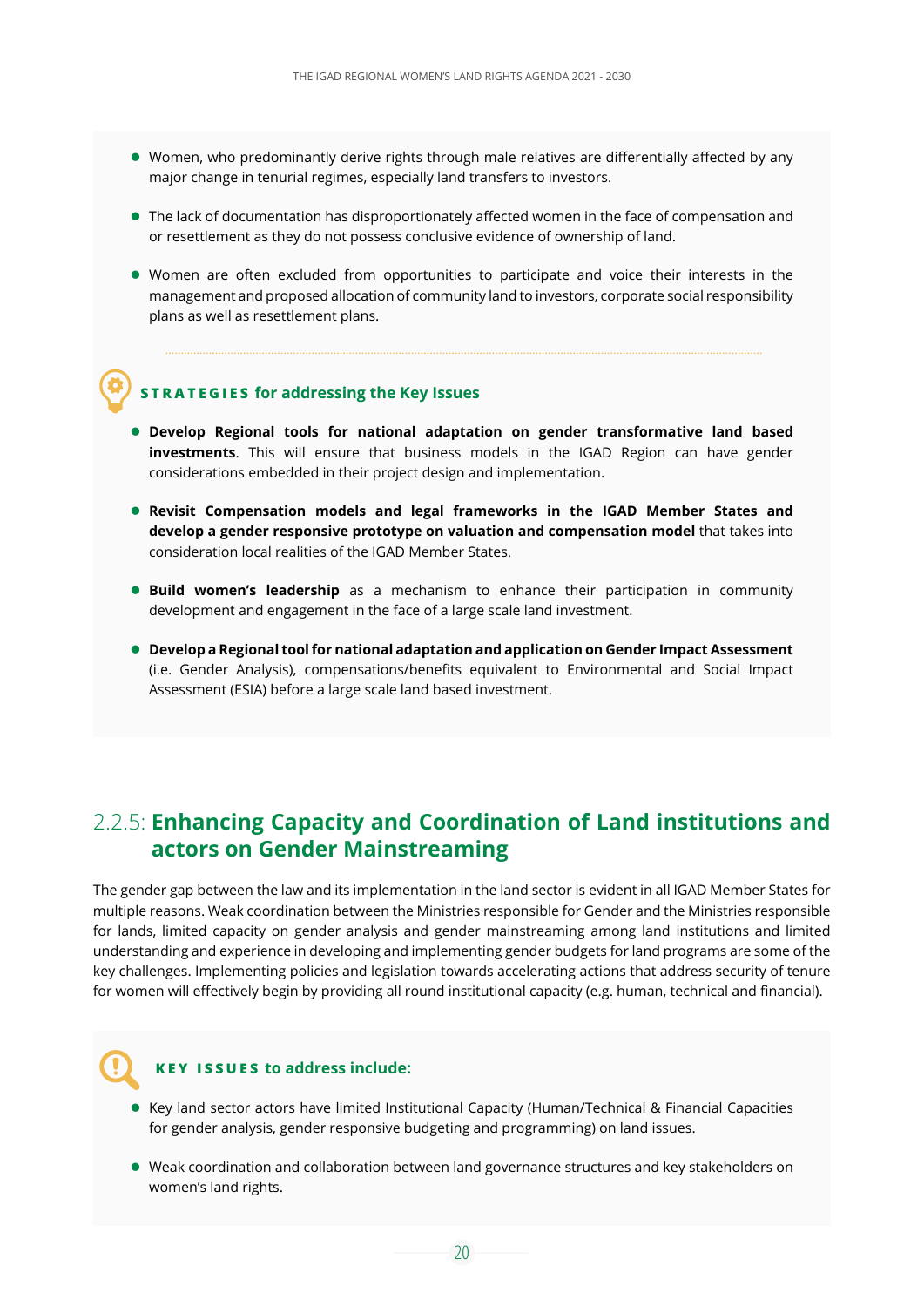#### **STRATEGIES for addressing the Key Issues**

- **Establish a fully operational Gender Unit in Ministries of Lands** and Focal Points in Related Ministries/Land Structures with Technical and Financial Capacity to monitor progress on the National Women's Land Rights Agenda.
- **Support Capacity-building and training on gender analysis and gender mainstreaming** for land professionals charged with implementing land policies and programs.
- **Support Land institutions should adopt clear, transparent and participatory gender planning processes**, in line with women's rights to participation.
- **Establish mechanisms to hold land authorities accountable** for ensuring that gender is effectively mainstreamed into all programmes and policy processes.
- **Adopt gender-responsive land budgeting** for the implementation of existing land laws and policies and programmes on land as well as for the development of new laws, policies and programmes that are necessary for advancing gender equality in the land sector.
- **Strengthen coordination and develop multi-stakeholder approaches to closing the gender gap on land** i.e. Land Implementation Units, women's land rights committees/ working groups/ platforms are necessary to facilitate stakeholder engagements, peer learning, technical support and coordination of efforts.

#### 2.2.6: **Enhancing Public Awareness/Information and communication on Women's Land Rights**

Implementation of positive laws in regard to gender equality on land is too often hindered and exacerbated by lack of public awareness; and women's knowledge of their entitlements. Legal standards, although beautifully crafted, remain inadequate and complex to implement in practice because of the limited understanding of them. The habitual use of statutory, religious, and customary laws concurrently and or interchangeably in the face of a land dispute complicates the whole situation often living the land lying in impasse, a situation that disproportionately affects women who are the users of this land and hence the feminization of poverty.

#### **KEY ISSUES to be addressed are:**

- The general public in the IGAD region lacks awareness of the provisions in the policy/legislative frameworks supporting women's land rights.
- The Laws and policies have not been translated into understandable language for the majority of the citizens in the IGAD Region. As such they remain abstract and away from the reach of the common person.
- Low literacy among women exacerbates their plight further as they are unable to read the letter of the law even if simplified.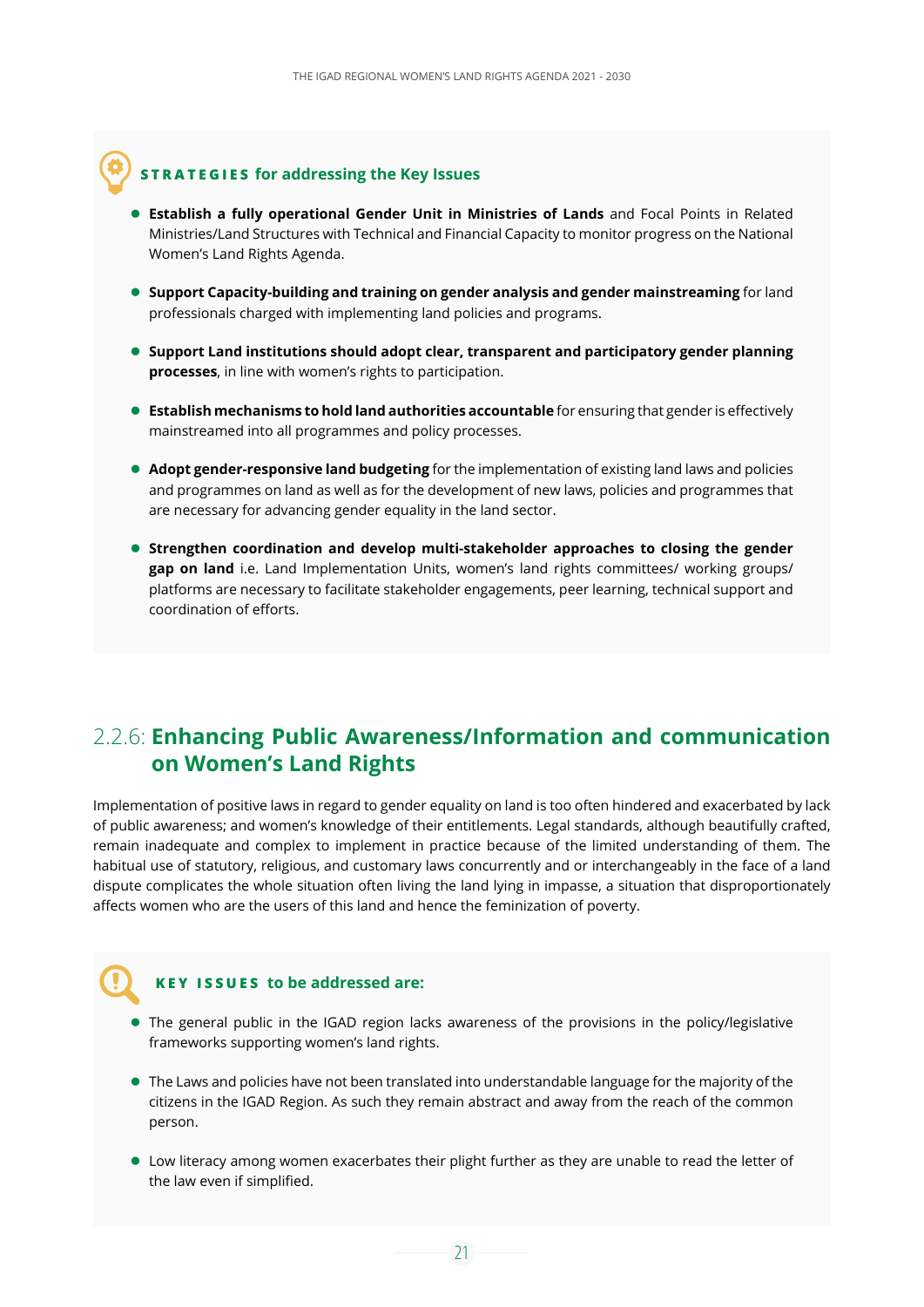#### **STRATEGIES for addressing the key issues**

- **Hold multi–stakeholder public awareness/ education on gender equality on land** This will facilitate better understanding of existing land policies, laws and commitments made to implement them. (e.g. communities –women/men, land structures, judiciary, legislature and the executive).
- **Invest in women's empowerment through awareness creation**. Once empowered with knowledge on how to secure her rights to land, women will better engage with duty bearers and the referral pathways in the fight for tenure security.
- **Institutionalize legal aid at country level.** Legal aid has been a preserve of civil society organizations. Given the sensitivities around land, it is paramount that legal aid is institutionalized through law and provided by the state at the lowest level of government. Also, outreach legal aid services through community paralegal services, pro bono services and community courts.
- **Promote adult learning education programmes at a wider scale**

#### 2.2.7: **Building Women's Leadership and Participation in Land Governance**

In all IGAD Member states, it is recognized that participation of women especially grassroots women in Land governance structures and processes is quite limited. This contradicts international, regional and national commitments to women's leadership and empowerment. Their limited participation inhibits their position in land administration structures, access to Land information and land justice. It's important that women's participation is promoted in both law and policy formulation/review processes, and in programing including analysis, designing, planning and budgeting, implementation, monitoring and evaluation. For this to happen, gender transformative approaches to land programing need to be adopted.

#### **KEY ISSUES include:**

- Limited participation and involvement of women in land governance taking into consideration both formal and informal Land institutions
- **.** Limited access to land information by women
- Limited capacity of women to participate and influence land governance processes.
- Limited advocacy for the participation of women in Land Governance

#### **STRATEGIES for addressing the Key Issues**

 **Support participation and effective engagement of women and their organisations** in the formulation of land policies, laws and programmes.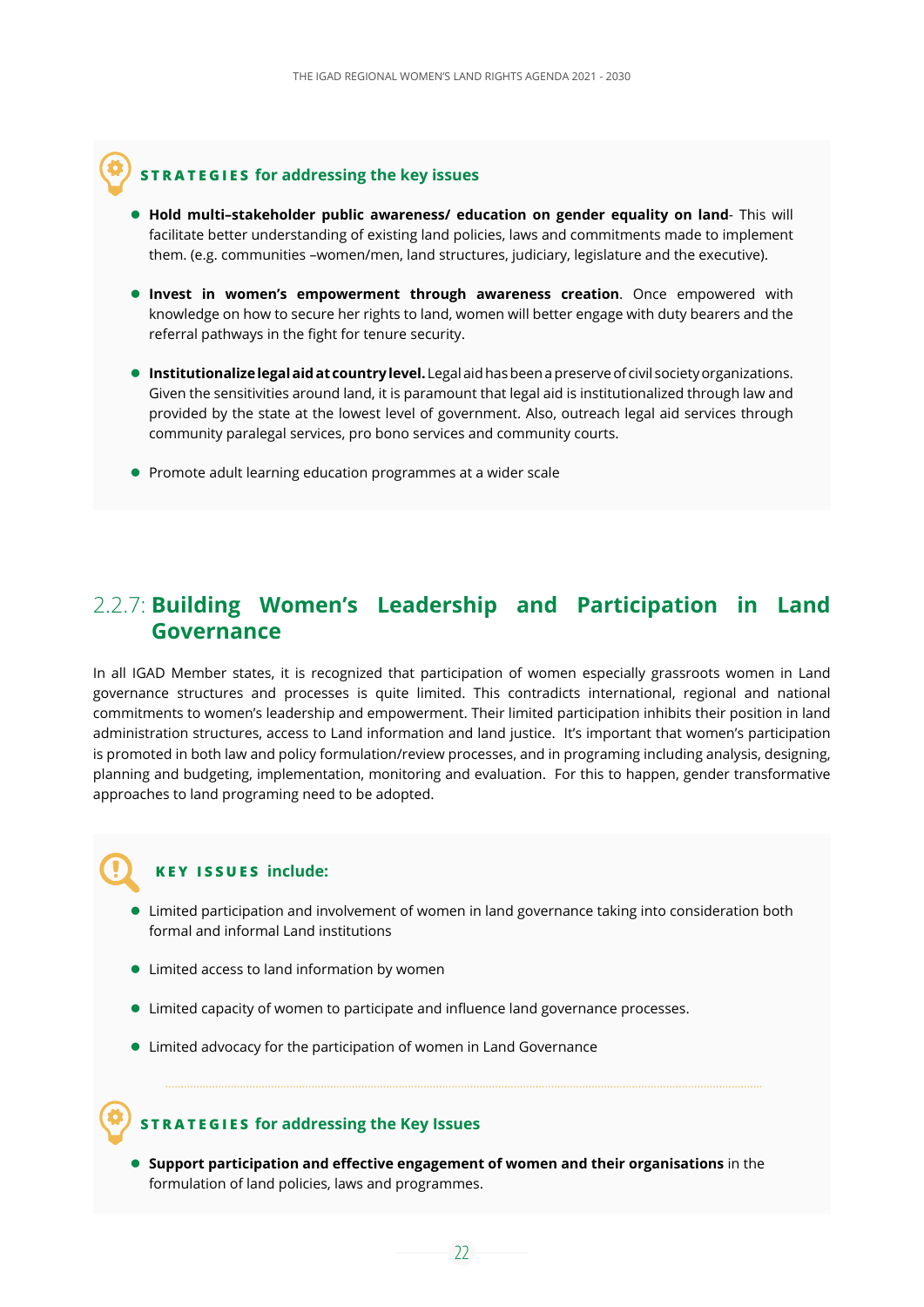- **Ensure women's rights organisations are effectively represented on equal terms with men in all decision-making structures** relevant to land, from community to regional levels.
- **Develop mechanisms to avail land information to women and women's rights groups** in a manner that enhances their participation and voice in land sector programs.
- **Enhance the capacity of women in leadership, negotiation and communication** to enable them participate in decision-making processes relevant to land, and are able to benefit from capacity-building.
- **Enhance affirmative action by creating quotas for women's participation** in land governance, and land related programing at all levels.
- **Establish local, national and regional forums that encourage and ensure meaningful participation of women** and other marginalised groups in land governance initiatives.
- **Promote advocacy to strengthen women's leadership and participation in Land Governance**

#### 2.2.8 **Enhancing Youth Participation in Land Governance**

Obstacles to youth rights to land include unfavorable land tenure systems and customary practices that exclude youth from participating in and benefiting from land; over reliance on inheritance which limits choices in terms of timing, size, quality and location of land; lack of financial resources to buy or rent land for investment and personal development; inadequate access to information and lack of legal protection of land rights for the youth; and lack of provision for youth in state-sponsored land redistribution programs.

#### **KEY ISSUES include:**

- Policies and legislation have not articulated the right to land for youth.
- Customary land systems offer few options for youth to own and control land while their parents are still alive.
- Rights for younger women are traditionally weaker, and customary institutions are ill-equipped to deal with the fact that younger women have increasingly become heads of households.
- Lack of knowledge among the youth on their land rights

#### **STRATEGIES to address the Key Issues**

 **Integrate youth agenda in Land Policies** and Legislative frameworks in a manner that addresses the inter/intra-generational land rights.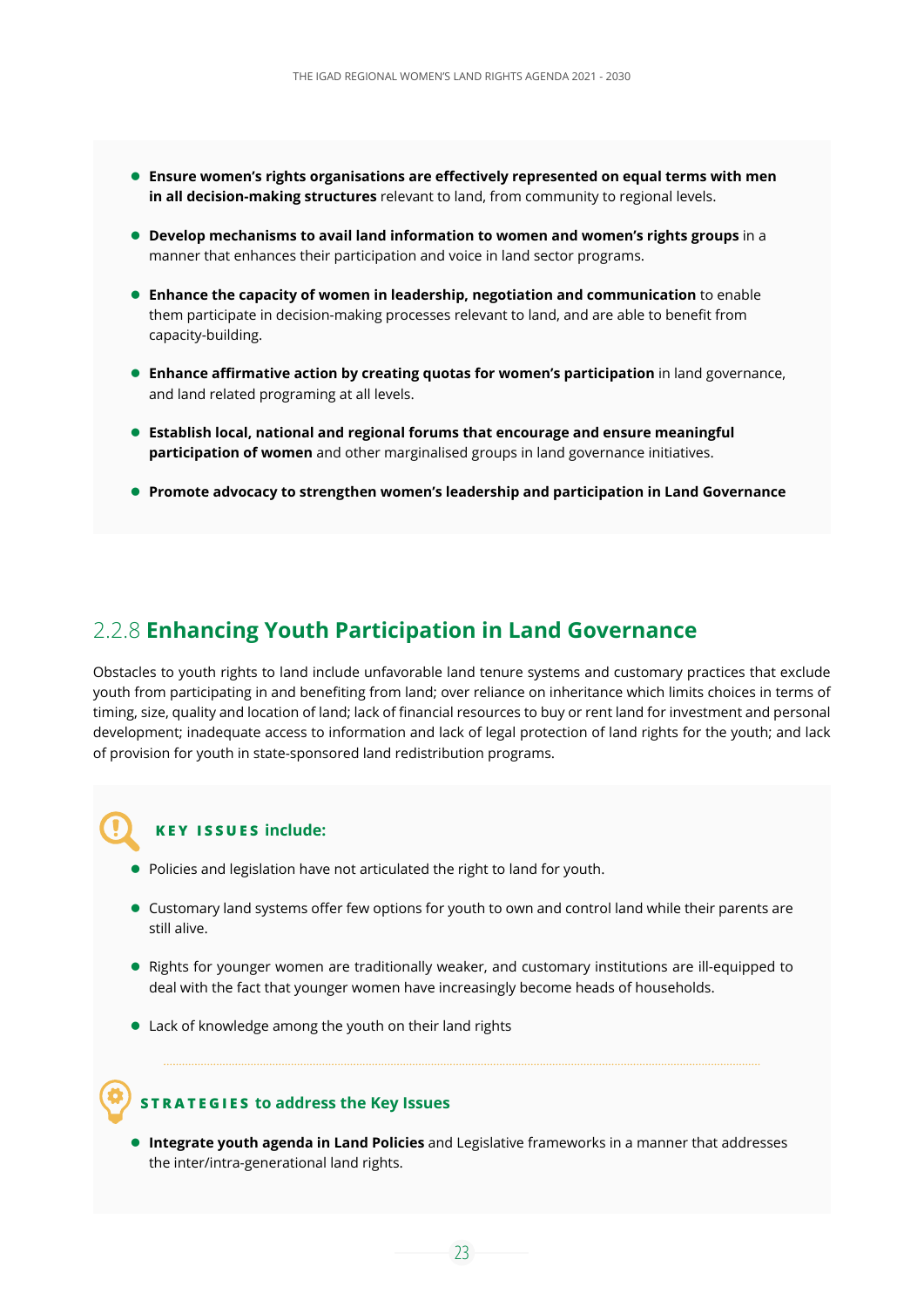- **Creating a stronger enabling environment for youth** is necessary through policies, laws, and interventions specifically designed to address the unique challenges youth face.
- **Formulate youth responsive country Land sector strategies;** this will include mainstreaming youth and especially young women's needs in land policies, strategies and initiatives.
- **Promote youth friendly capacity building initiatives** to enhance youth participation in land Governance

#### 2.2.9 **Strengthening Women's Rights in Communal and Community Land (i.e. Commons – Pastures, Forest, Fisheries and the Blue Economy)**

"Community lands" (i.e. clan lands, communal grazing lands, community fish landing sites, or community forests) have their own governance structure and customary rules which govern access to and use of these lands. These customary rules and structures often exclude women from rights to land that are available to men. In the community where communal land or community land exists, the level decision making on land and property rights is often in the hands of men. At the same time, women's property rights under communal ownerships are not properly defined and attaining equity is complex. The emerging need to streamline the role of women's rights to blue economy in the face of climate change needs to be clearly understood and interrogated.

#### **KEY ISSUES are:**

- Customary laws on land are not codified to bring them at per with the Constitutional provisions on gender equality.
- The Lack of accurate quantification of land has impacted on generating land information for various purposes including the quantification of percentage of land accessed and/or owned by women.
- The extent and impact of rights on women's engagement in the Blue Economy needs to further be studied and understood, and innovative approaches for gender transformative implementation devised.
- The rights of minority groups living on marginal lands, protected lands and or conservation areas such as forest dwellers and hunter gatherer communities remain fragile and unprotected.
- Lack of legal frameworks to protect the rights of women in communal landholding across all IGAD Member States remains a glaring gap.
- Grabbing of common lands for large scale land-based investment in the absence of express laws protecting the occupants of these lands leaves women particularly vulnerable to evictions and landlessness.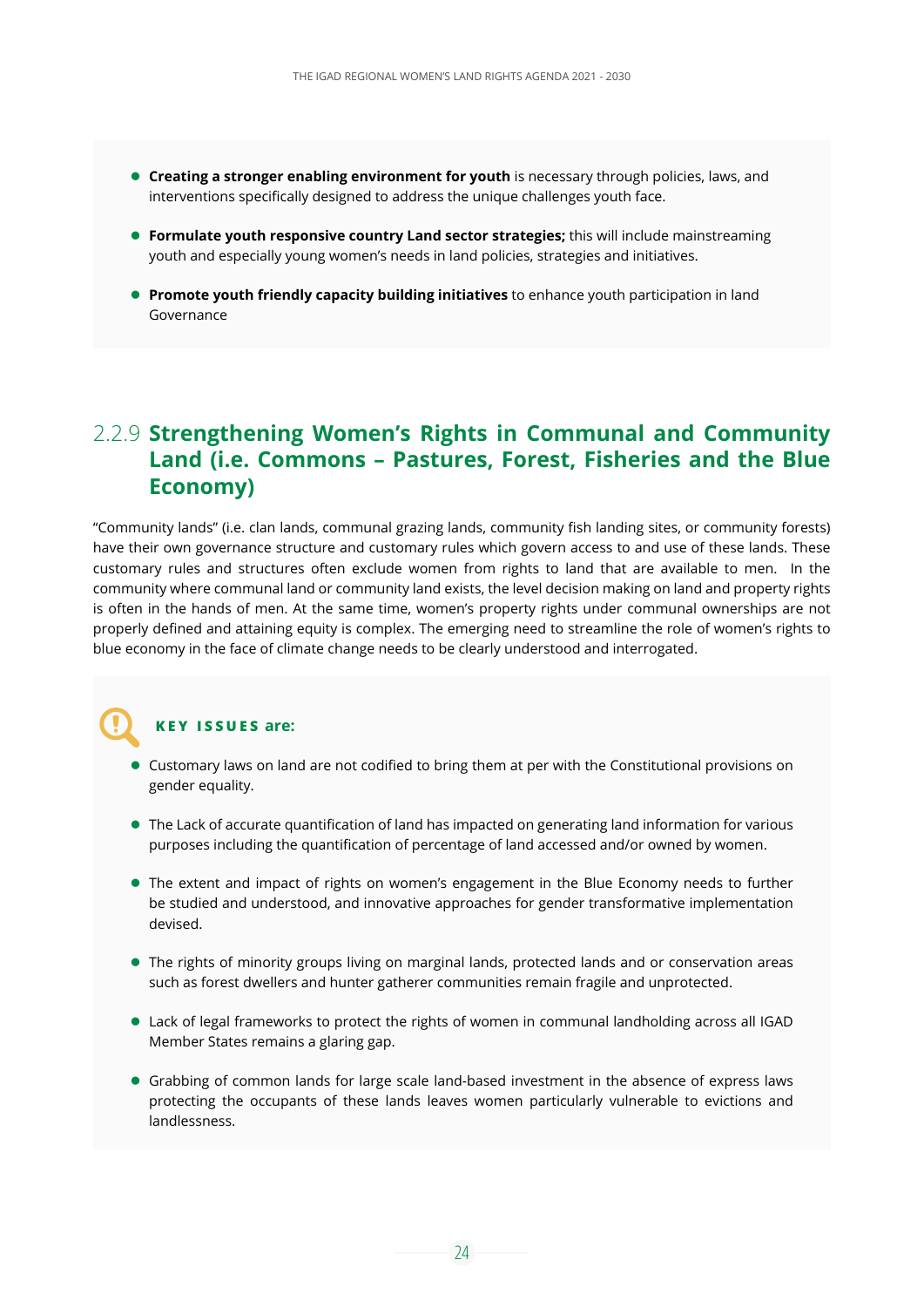#### **STRATEGIES to address the Key Issues**

- **Inventorize, map and document rights over communal/community lands, taking into account the rights of women within the collective**. Identify community lands and create security of tenure for all the commons in an inclusive and gender responsive manner.
- **Review the legal frameworks to ensure that non-discriminatory clauses are embedded** in the management and governance of communal and community lands.
- **Build capacity of women to lead and contribute to decision making processes** in the Commons. Cross country learning from within Africa or the global south will be encouraged to ensure the deepening of understanding and the transfer on knowledge based on global best practice.
- **In contexts where land vests in the State or the Presidency, give women additional rights to individual plots** to cushion them against shocks within the commons.
- **Undertake affirmative action by establish quotas for women participation** in land governance institutions on communal/community land.
- **Undertake research to better understand the role of women in the blue economy and devise gender transformative approaches to programming.**

#### 2.2.10 **Generating sex and Gender disaggregated data on land**

Some of the IGAD Members states have begun to generate land data, however gender disaggregated data on land ownership remains scarce across the region. Data is a powerful resource for more informed decision-making and advancing the women's land rights agenda through design, implementation and monitoring of programs from a gender perspective. More so, the participation of women in collection of land data is critical as it enables them to track progress in realizing their rights.

#### **KEY ISSUES include:**

- Lack of sex disaggregated data and gender statistics on ownership, access to, and control over land and other productive resources has impacted gender transformative decision making on national and regional priorities.
- Limited involvement of women and other marginalized groups in collecting Gender and Land data perpetually excludes them from the full benefits of land governance programs and sustainable development initiatives at country and regional level.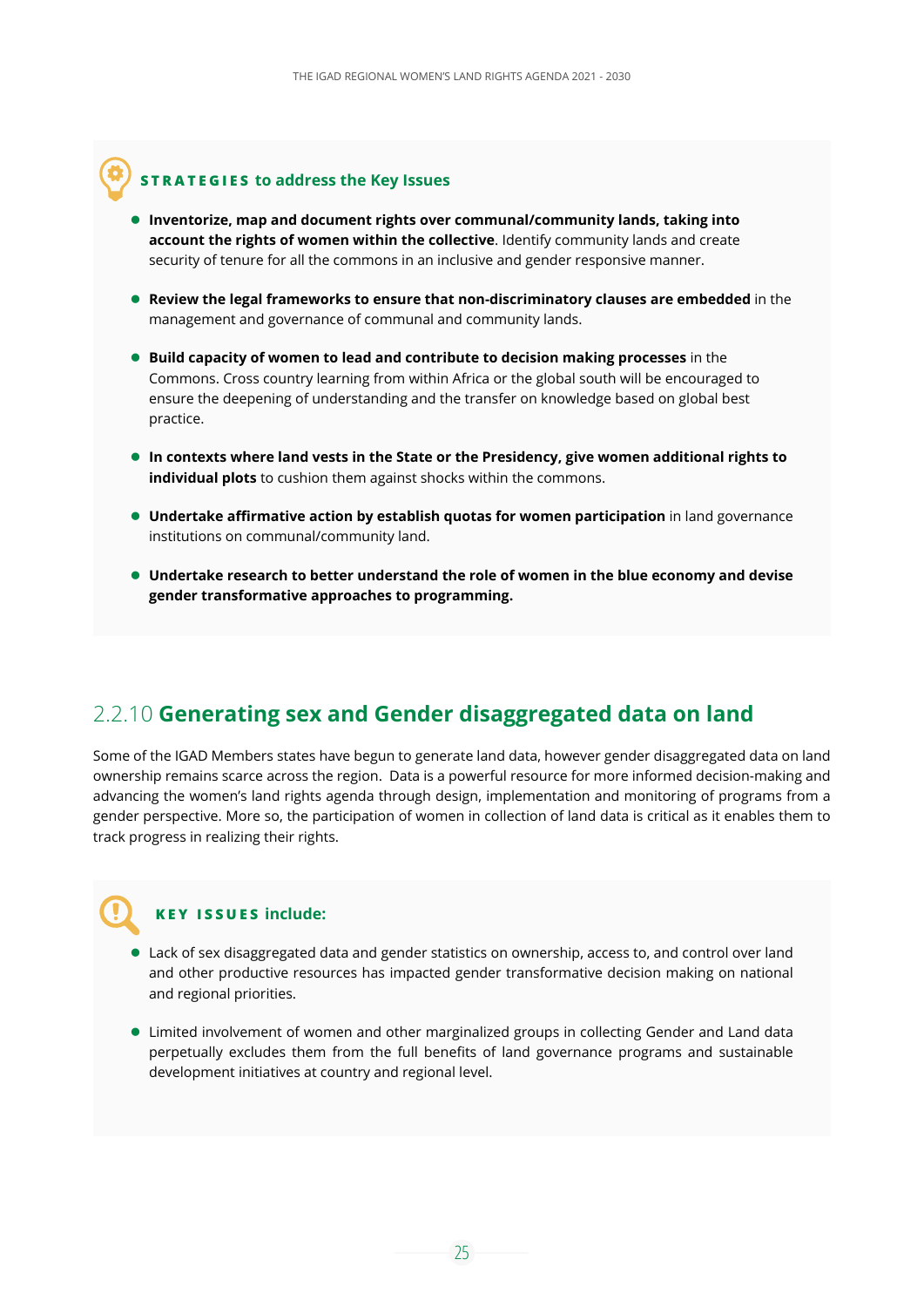#### **STRATEGIES to address the Key Issues**

- **Collect, collate & disseminate sex and Gender disaggregated data** for M&E and reporting progress and commitments on WLR at National/Regional/Global levels.
- **Encourage and support the participation of women** in the collection, validation and dissemination data of Gender and Land Data
- **Document best practices** in addressing women's land rights, for learning, replication and scale up.
- **Support the development of the National Spatial Data Infrastructure for IGAD Member States** to enable the availability of accurate, real time land information including the extent of access and ownership of land by women.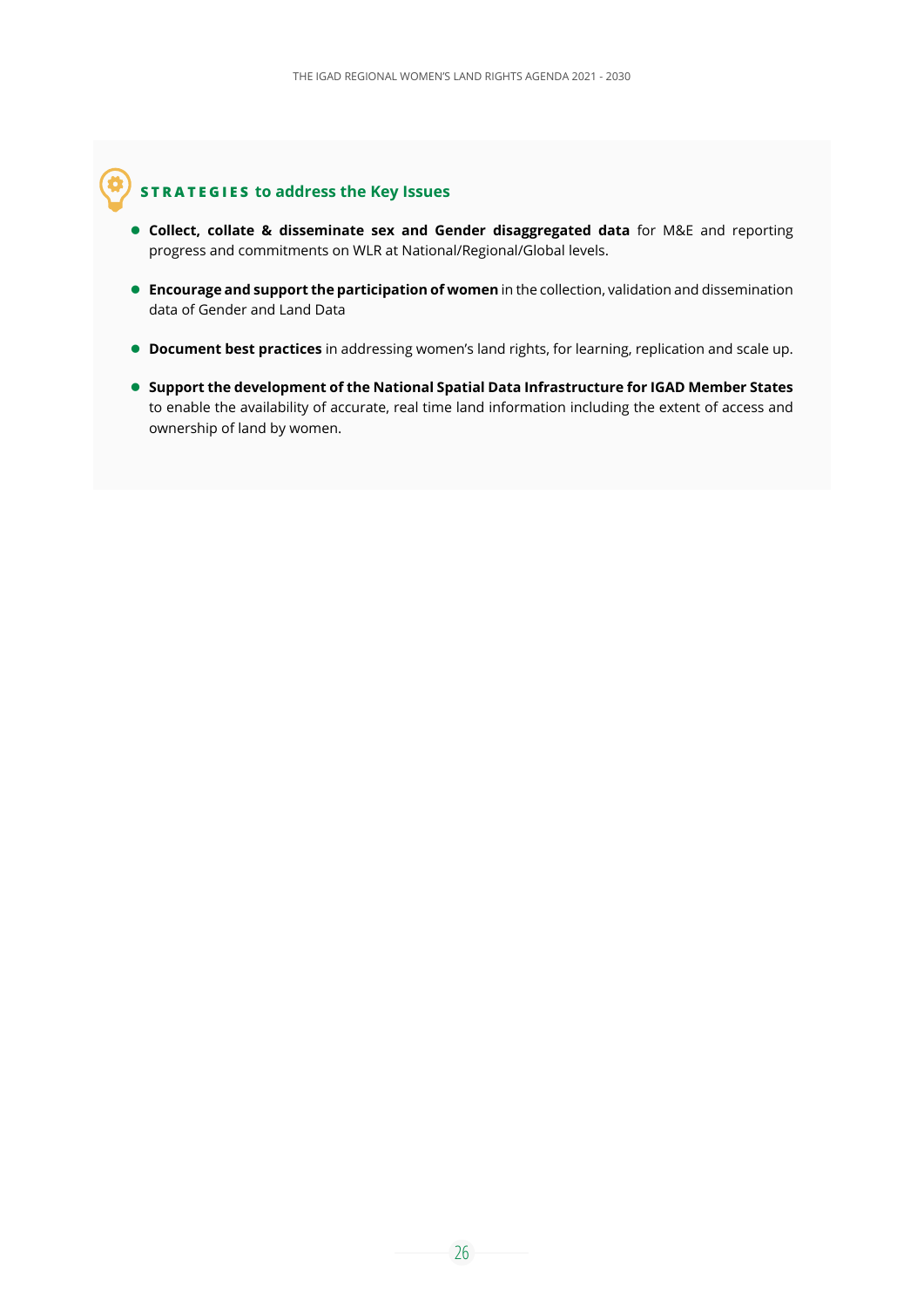## PART III

### **MEANS OF IMPLEMENTATION OF THE IGAD REGIONAL WOMEN'S LAND RIGHTS AGENDA**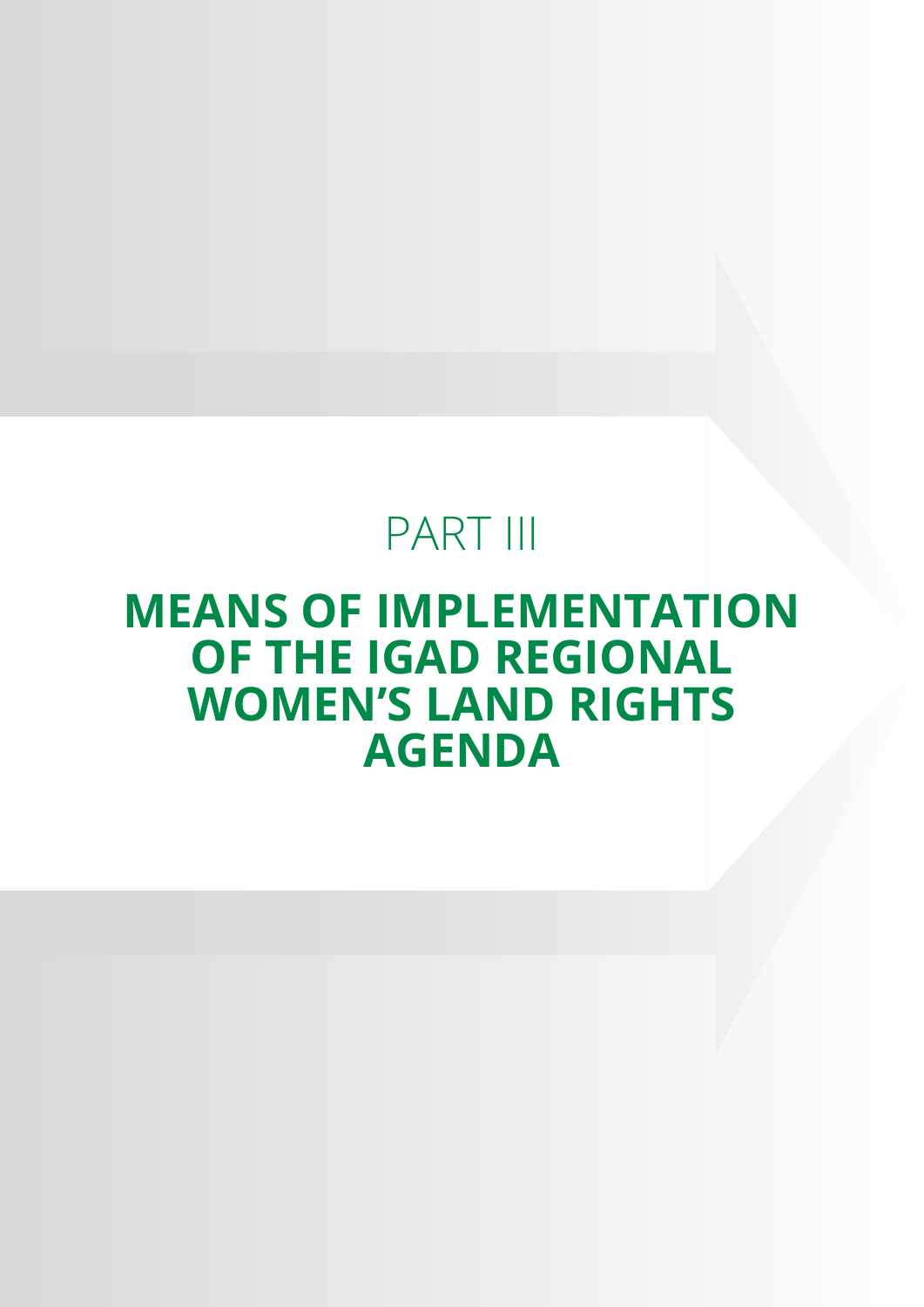We reaffirm our commitment to fully implement this IGAD Regional Women's Land Rights Agenda, leveraging on our collective energies and resources as the IGAD Member States. We take cognizance of the limitations of our Member States in fully financing the strategies embedded in this Agenda and hereby recommit to strategic partnerships and collaboration in a quest to achieve this ambitious Agenda.

Cohesive nationally crafted and owned Women's Land Rights Agenda supported by integrated national financing frameworks through the ordinary Member States Budgets will be at the heart of our efforts to strengthen women's land rights. Aware that each country has the primary responsibility for its own social economic development, and in respect of each country's policy space and leadership in implementing its laws and strategies, we collectively realize and seek the support of international development and financial systems in our quest to achieve gender equality on land.

We underscore that for all countries in the IGAD region, the implementation of national priorities must be embedded in public policy, the mobilization and effective use of domestic resources underscored by the principles of national ownership. We affirm that gender equality is such a priority central to our common pursuit.

We commit to engaging in systematic follow up and review of the implementation of this IGAD Women's Land Rights Agenda over the next 10 years. A robust monitoring and evaluation framework will be put in place, ensuring effective participation, transparent, inclusive and integrated review by all IGAD Member States including grassroots women.

We commit to consider procedures and mechanisms to promote and review our effective, full and prompt implementation of the Women's Land Rights Agenda. To that effect, the IGAD Member States could, establish efficient and practical reporting systems on the effective, full and prompt implementation of the National Women's Land Rights Agenda and hence their contribution to the Regional Women's Land Rights Agenda.

In all activities to be implemented under this IGAD Regional Women's Land Rights Agenda and others that may be pursued in the future, based on the above basis for action and objectives, the effective participation of all IGAD Member States, in particular the transient countries, should be ensured through appropriate provision of technical assistance and/or financial assistance. Support should further include assistance in building up expertise in gender analysis and mainstreaming, and in assuring access to the necessary reference information and technical expertise on gender and land.